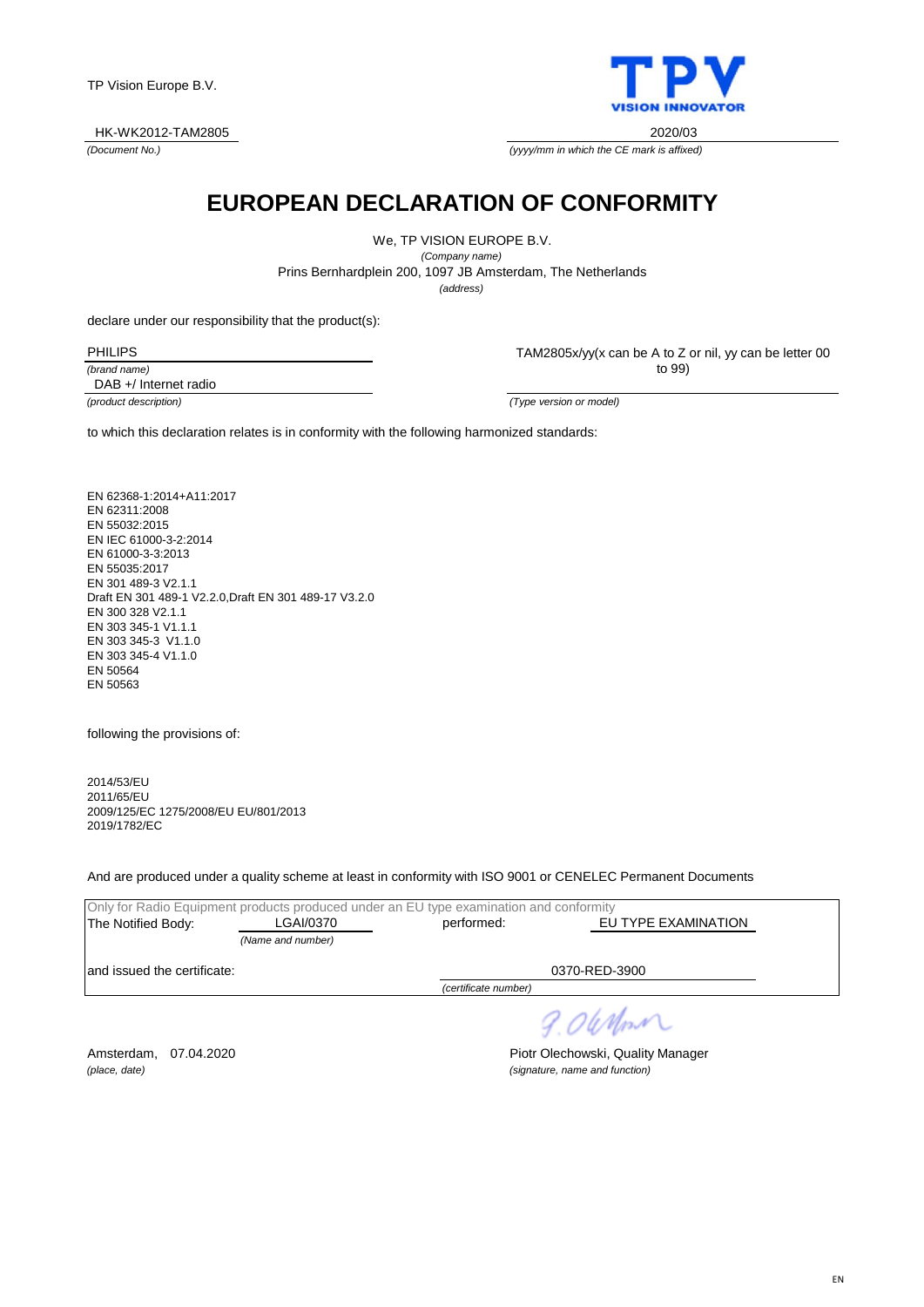TP VISION EUROPE B.V.

HK-WK2012-TAM2805 2020/03

*(Document No. / Numéro du document)*

**EUROPEAN DECLARATION OF CONFORMITY**

We, TP VISION EUROPE B.V. *(Company name / Nom de l'entreprise)* (DECLARATION DE CONFORMITE CE) *(address / adresse)* Prins Bernhardplein 200, 1097 JB Amsterdam, The Netherlands

declare under our responsibility that the product(s):

(déclarons sous notre propre responsabilité que le(s) produit(s))

*(brand name, nom de la marque)* PHILIPS DAB +/ Internet radio

TAM2805x/yy(x can be A to Z or nil, yy can be letter 00 to 99)

(auquel cette déclaration se rapporte, est conforme aux normes harmonisées suivantes) to which this declaration relates is in conformity with the following harmonized standards:

EN 62368-1:2014+A11:2017 EN 62311:2008 EN 55032:2015 EN IEC 61000-3-2:2014 EN 61000-3-3:2013 EN 55035:2017 EN 301 489-3 V2.1.1 Draft EN 301 489-1 V2.2.0,Draft EN 301 489-17 V3.2.0 EN 300 328 V2.1.1 EN 303 345-1 V1.1.1 EN 303 345-3 V1.1.0 EN 303 345-4 V1.1.0 EN 50564 EN 50563

following the provisions of: (conformément aux exigences essentielles et autres dispositions pertinentes de:)

2014/53/EU 2011/65/EU 2009/125/EC 1275/2008/EU EU/801/2013 2019/1782/EC

And are produced under a quality scheme at least in conformity with ISO 9001 or CENELEC Permanent Documents

(Et sont fabriqués conformément à une qualité au moins conforme à la norme ISO 9001 ou aux Documents Permanents CENELEC) Only for Radio Equipment products produced under an EU type examination and conformity The Notified Body: LGAI/0370 berformed: (L'Organisme Notifié) *(Name and number/ nom et numéro)* (a effectué) and issued the certificate: (et a délivré le certificat) *(certificate number / numéro du certificat)* 0370-RED-3900 LGAI/0370 EU TYPE EXAMINATION

Amsterdam, 07.04.2020 **Piotr Olechowski, Quality Manager** 

OUMM



*(yyyy/mm in which the CE mark is affixed / aaaa/mm*

*au cours de laquelle le marquage CE a été apposé)*

*(place,date / lieu, date) (signature, name and function / signature, nom et fonction)*

*(product description, description du produit) (Type version or model, référence ou modèle)*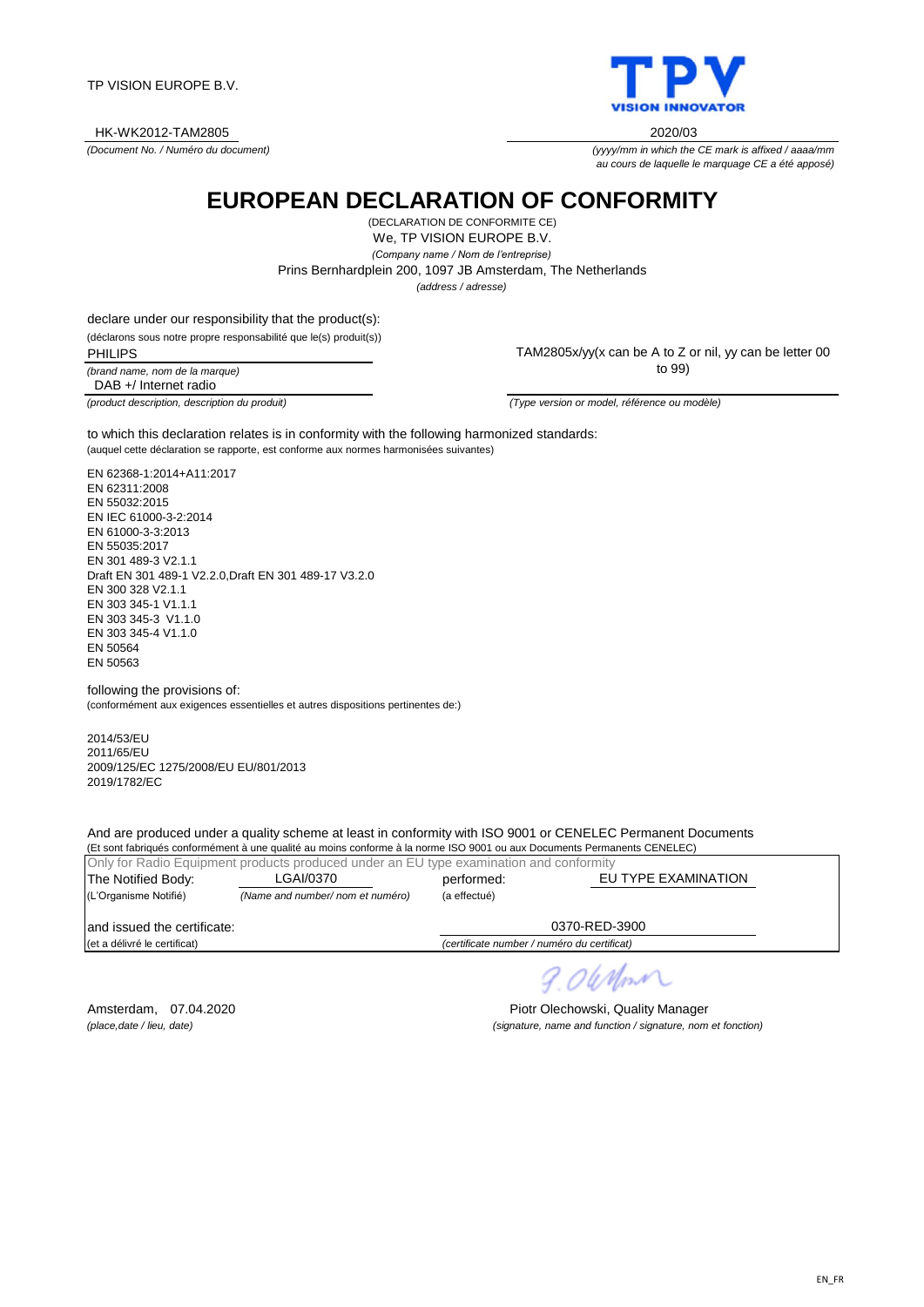

*(Bericht Nr.) (JJJJ/MM der CE Zeichnerteilung)*

## **EG - Konformitätserklärung**

Prins Bernhardplein 200, 1097 JB Amsterdam, The Netherlands Wir, TP Vision Europe B.V. *(Firmenname) (Anschrift)*

|  |  | erklären als Verantwortliche, dass folgende(s) elektronische(s) Produkt(e): |  |  |  |
|--|--|-----------------------------------------------------------------------------|--|--|--|
|--|--|-----------------------------------------------------------------------------|--|--|--|

| PHILIPS      |
|--------------|
| (Markenname) |

TAM2805x/yy(x can be A to Z or nil, yy can be letter 00 to 99)

DAB +/ Internet radio

*(Produktbezeichnung) (Typenbezeichnung oder Modell)*

auf die sich diese Konformitätserklärung bezieht, allen nachstehenden harmonisierten Normen entspricht:

EN 62368-1:2014+A11:2017 EN 62311:2008 EN 55032:2015 EN IEC 61000-3-2:2014 EN 61000-3-3:2013 EN 55035:2017 EN 301 489-3 V2.1.1 Draft EN 301 489-1 V2.2.0,Draft EN 301 489-17 V3.2.0 EN 300 328 V2.1.1 EN 303 345-1 V1.1.1 EN 303 345-3 V1.1.0 EN 303 345-4 V1.1.0 EN 50564 EN 50563

entsprechend der Bestimmungen der:

2014/53/EU 2011/65/EU 2009/125/EC 1275/2008/EU EU/801/2013 2019/1782/EC

und die gemäß eines Qualitätsystems produziert werden, dass mindestens der ISO 9001 oder CENELEC Permanent Documents entspricht

| Only for Radio Equipment products produced under an EU type examination and conformity |                       |                    |                     |  |  |
|----------------------------------------------------------------------------------------|-----------------------|--------------------|---------------------|--|--|
| Die benannte Stelle:                                                                   | LGAI/0370             | ausgeführt:        | EU TYPE EXAMINATION |  |  |
|                                                                                        | (Name und Kennnummer) |                    |                     |  |  |
| lund stellen das Zertifikat:                                                           |                       |                    | 0370-RED-3900       |  |  |
|                                                                                        |                       | (Zertifikatnummer) |                     |  |  |
|                                                                                        |                       |                    |                     |  |  |

9.06 Nm

Amsterdam, 07.04.2020 **Piotr Olechowski, Quality Manager** *(Ort, Datum) (Unterschrift, Name und Funktion des Unterzeichners)*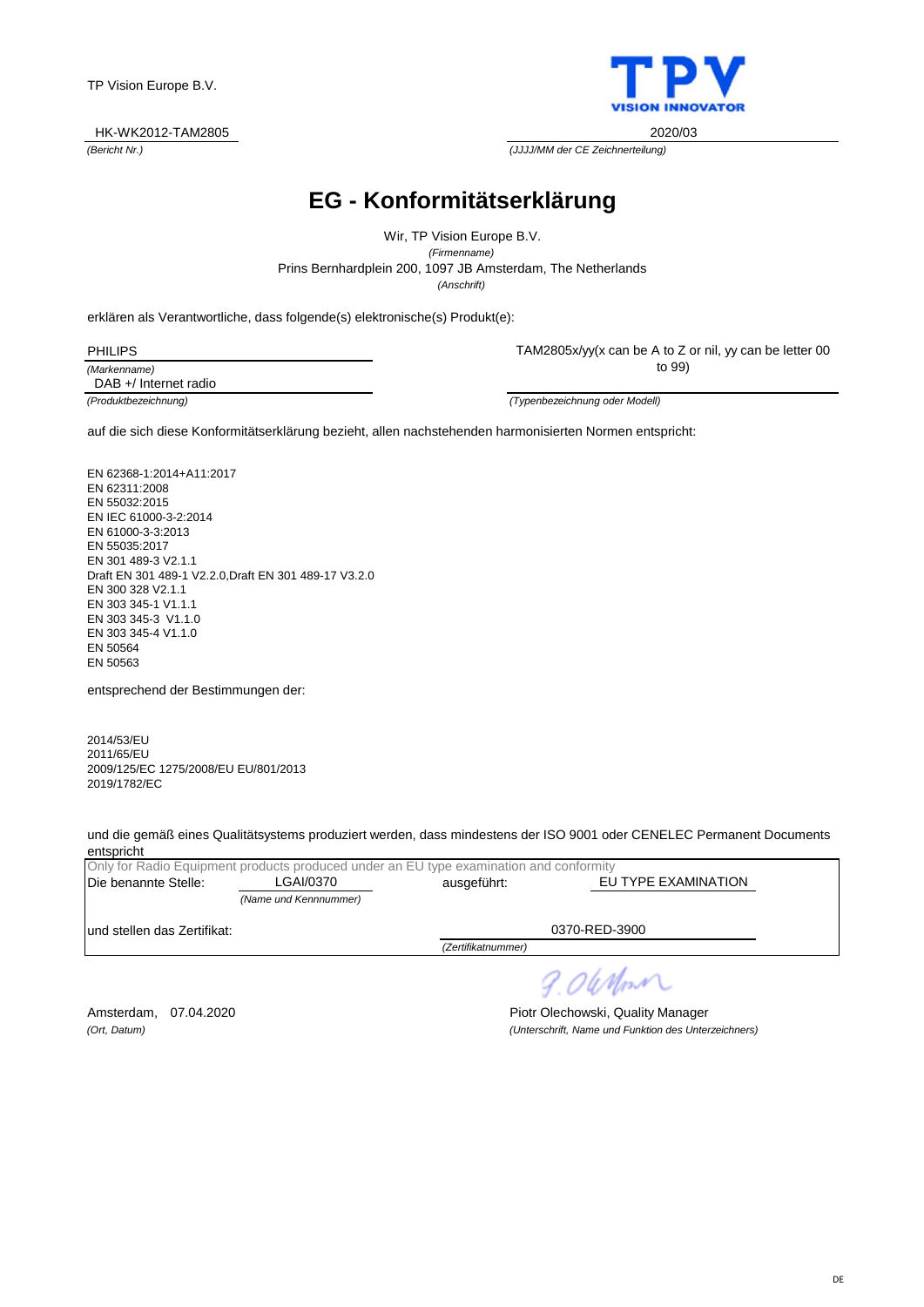

*(Documentnummer) (Jaar, maand waarin de CE markering is uitgegeven)*

# **Europese Conformiteitsverklaring**

*(adres)* Prins Bernhardplein 200, 1097 JB Amsterdam, The Netherlands Wij, TP VISION EUROPE B.V. *(Bedrijfsnaam)*

verklaren dat onder onze verantwoordelijkheid de product(en):

| PHILIPS    |
|------------|
| (merknaam) |

TAM2805x/yy(x can be A to Z or nil, yy can be letter 00 to 99)

*(productbeschrijving) (typenummer of model)* DAB +/ Internet radio

waar deze verklaring betrekking op heeft voldoen aan de volgende geharmoniseerde standaarden:

EN 62368-1:2014+A11:2017 EN 62311:2008 EN 55032:2015 EN IEC 61000-3-2:2014 EN 61000-3-3:2013 EN 55035:2017 EN 301 489-3 V2.1.1 Draft EN 301 489-1 V2.2.0,Draft EN 301 489-17 V3.2.0 EN 300 328 V2.1.1 EN 303 345-1 V1.1.1 EN 303 345-3 V1.1.0 EN 303 345-4 V1.1.0 EN 50564 EN 50563

volgens de voorwaarden van:

2014/53/EU 2011/65/EU 2009/125/EC 1275/2008/EU EU/801/2013 2019/1782/EC

En worden geproduceerd volgens een kwaliteitsprogramma wat minimaal overeenkomt met ISO9001 of de CENELEC permanente documenten

|                                      |                  | Only for Radio Equipment products produced under an EU type examination and conformity |                     |  |
|--------------------------------------|------------------|----------------------------------------------------------------------------------------|---------------------|--|
| Notified Body:                       | ∟GAI/0370        | heeft uitgevoerd:                                                                      | EU TYPE EXAMINATION |  |
|                                      | (Naam en nummer) |                                                                                        |                     |  |
| en heeft een certificaat uitgegeven: |                  |                                                                                        | 0370-RED-3900       |  |
|                                      |                  | (nummer van het certificaat)                                                           |                     |  |

*(plaats, datum) (handtekening, naam en functie)*

9.06 Mont Amsterdam, 07.04.2020 **Piotr Olechowski, Quality Manager**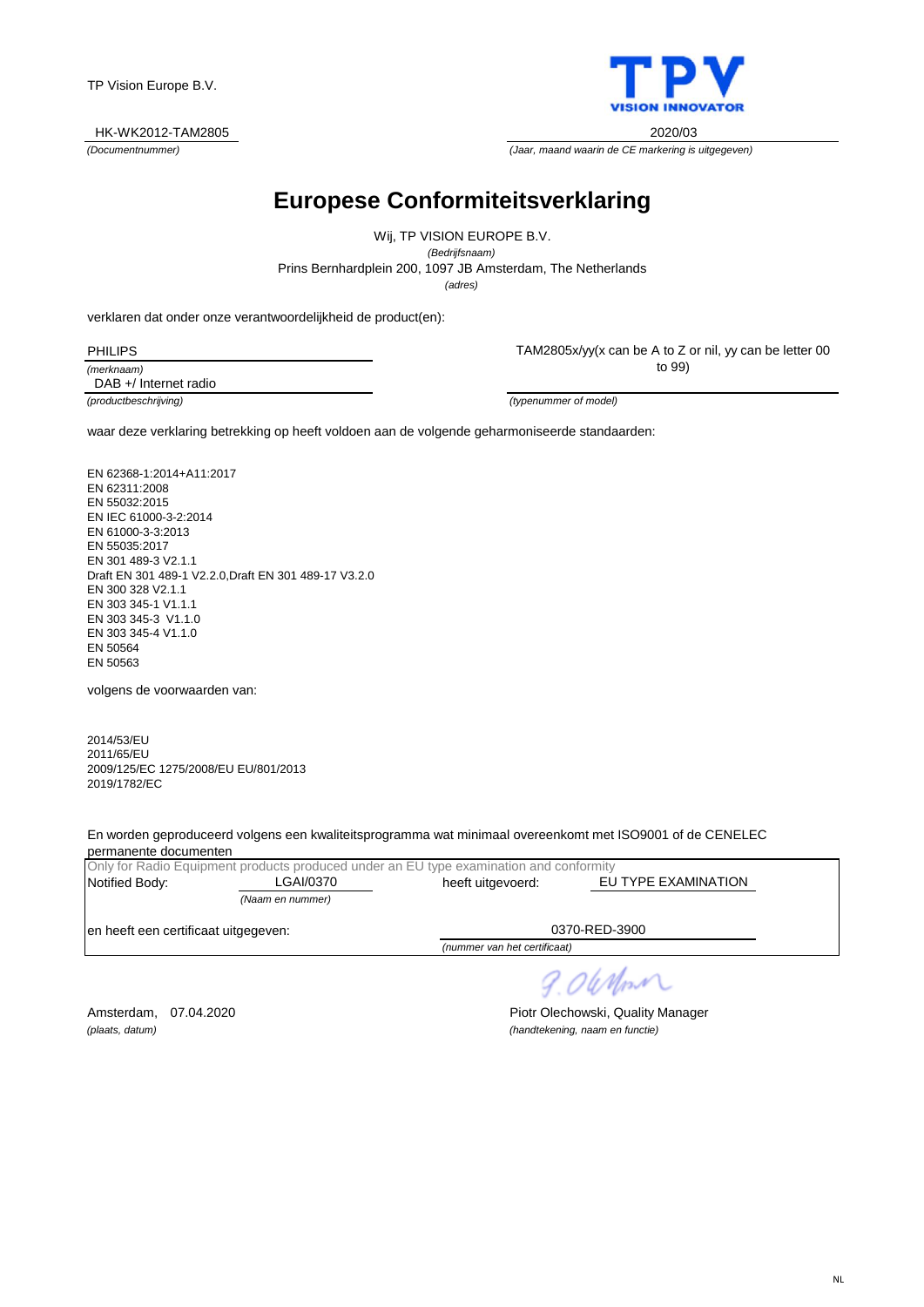

*(Dokument nummer) (Årstal for påhæftning af CE-mærkning)*

## **CE deklarationserklæring**

Prins Bernhardplein 200, 1097 JB Amsterdam, The Netherlands Vi, TP VISION EUROPE B.V. *(virksomhedens navn) (adresse)*

|  |  |  | erklærer i henhold til vores ansvar, at de(t) elektriske produkt(er): |
|--|--|--|-----------------------------------------------------------------------|
|--|--|--|-----------------------------------------------------------------------|

TAM2805x/yy(x can be A to Z or nil, yy can be letter 00 to 99)

*(produktbeskrivelse) (type eller model)* DAB +/ Internet radio

*(navn på varermærke)*

denne erklæring relaterer sig til er i overenstemmelse med de harmoniserede standarder:

EN 62368-1:2014+A11:2017 EN 62311:2008 EN 55032:2015 EN IEC 61000-3-2:2014 EN 61000-3-3:2013 EN 55035:2017 EN 301 489-3 V2.1.1 Draft EN 301 489-1 V2.2.0,Draft EN 301 489-17 V3.2.0 EN 300 328 V2.1.1 EN 303 345-1 V1.1.1 EN 303 345-3 V1.1.0 EN 303 345-4 V1.1.0 EN 50564 EN 50563

opfylder krav og forskrifter af:

2014/53/EU 2011/65/EU 2009/125/EC 1275/2008/EU EU/801/2013 2019/1782/EC

Og er produceret i en kvalitet, der, som minimum, opfylder kravene i ISO 9001-standarden eller CENELEC´s permanente dokumenter

|                           |                  | Only for Radio Equipment products produced under an EU type examination and conformity |                     |
|---------------------------|------------------|----------------------------------------------------------------------------------------|---------------------|
| ludstedt af:              | LGAI/0370        | har gennemført:                                                                        | EU TYPE EXAMINATION |
|                           | (Navn og nummer) |                                                                                        |                     |
| log udstedt certifikatet: |                  |                                                                                        | 0370-RED-3900       |
|                           |                  | (certifikat nummer)                                                                    |                     |

9.06 Nom

*(sted, dato) (Signatur, navn og titel)*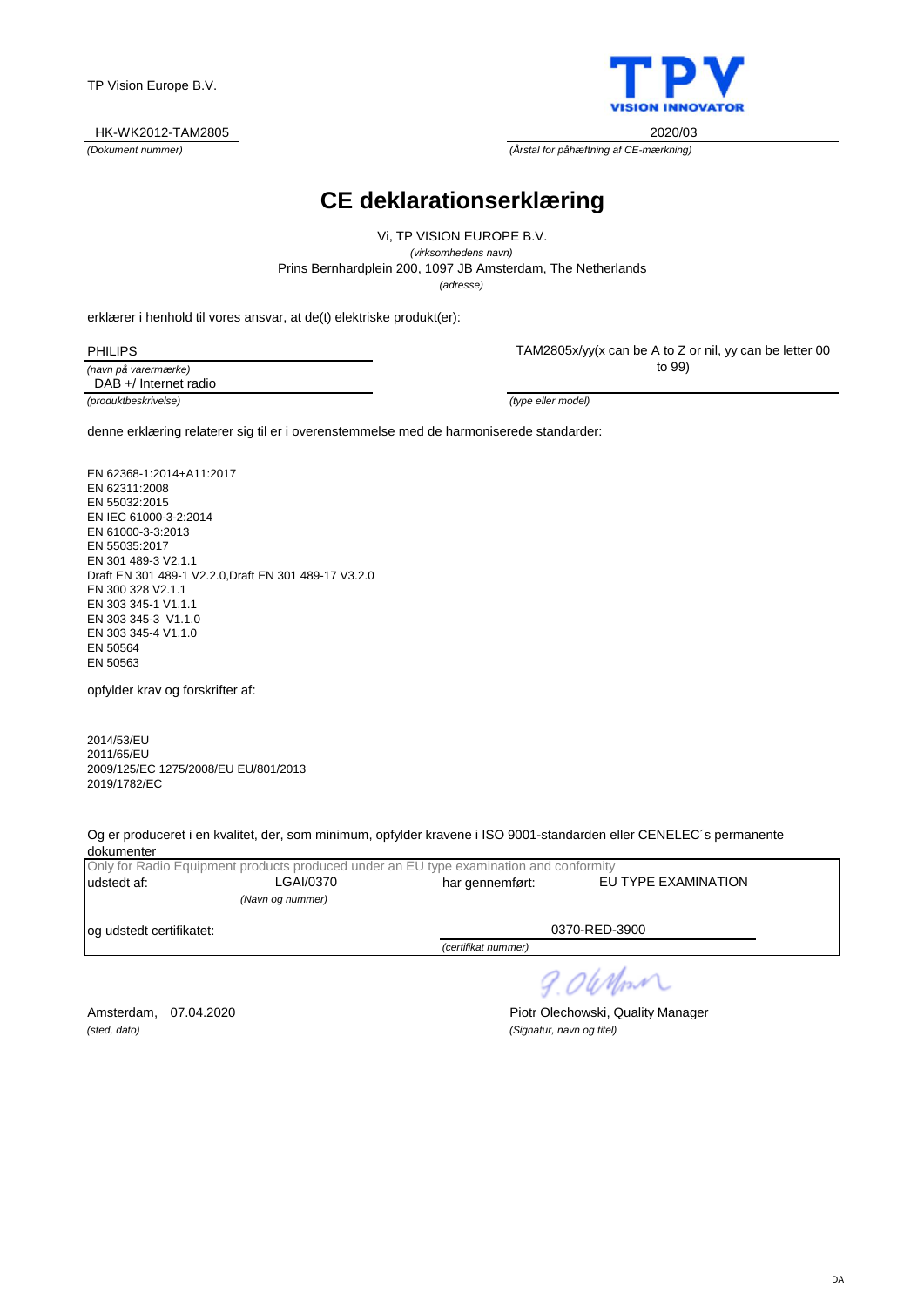#### HK-WK2012-TAM2805 2020/03

**Vaatimustenmukaisuusvakuutus**

Prins Bernhardplein 200, 1097 JB Amsterdam, The Netherlands Me, TP VISION EUROPE B.V. *(Nimi) (Osoite)*

Ilmoitus seuraavista vastuullamme olevista sähkötuotteista:

PHILIPS

*(Brändinimi)* DAB +/ Internet radio TAM2805x/yy(x can be A to Z or nil, yy can be letter 00 to 99)

*(Tuotekuvaus) (Tyypi, versio tai malli)*

Tämä vakuutus on yhdenmukainen seuraavien harmonisointistandardien kanssa:

EN 62368-1:2014+A11:2017 EN 62311:2008 EN 55032:2015 EN IEC 61000-3-2:2014 EN 61000-3-3:2013 EN 55035:2017 EN 301 489-3 V2.1.1 Draft EN 301 489-1 V2.2.0,Draft EN 301 489-17 V3.2.0 EN 300 328 V2.1.1 EN 303 345-1 V1.1.1 EN 303 345-3 V1.1.0 EN 303 345-4 V1.1.0 EN 50564 EN 50563

Seuraavien määräysten mukaisesti:

2014/53/EU 2011/65/EU 2009/125/EC 1275/2008/EU EU/801/2013 2019/1782/EC

Ja on tuotettu seuraavien laatujärjestelmien mukaisesti : ISO 9001 ja CENELEC asiakirjat

|                     |                  | Only for Radio Equipment products produced under an EU type examination and conformity |                     |
|---------------------|------------------|----------------------------------------------------------------------------------------|---------------------|
| Ilmoitettu laitos:  | LGAI/0370        | suoritetaan:                                                                           | EU TYPE EXAMINATION |
|                     | (Nimi ja numero) |                                                                                        |                     |
| Todistuksen antaja: |                  |                                                                                        | 0370-RED-3900       |
|                     |                  | (Sertifikaatin numero)                                                                 |                     |

*(paikka, päiväys) (Allekirjoitus, nimi ja asema)*

Amsterdam, 07.04.2020 **Piotr Olechowski, Quality Manager** 

9.06 Nm



*(Raportti nr.) (CE merkinnän myöntämisvuosi)*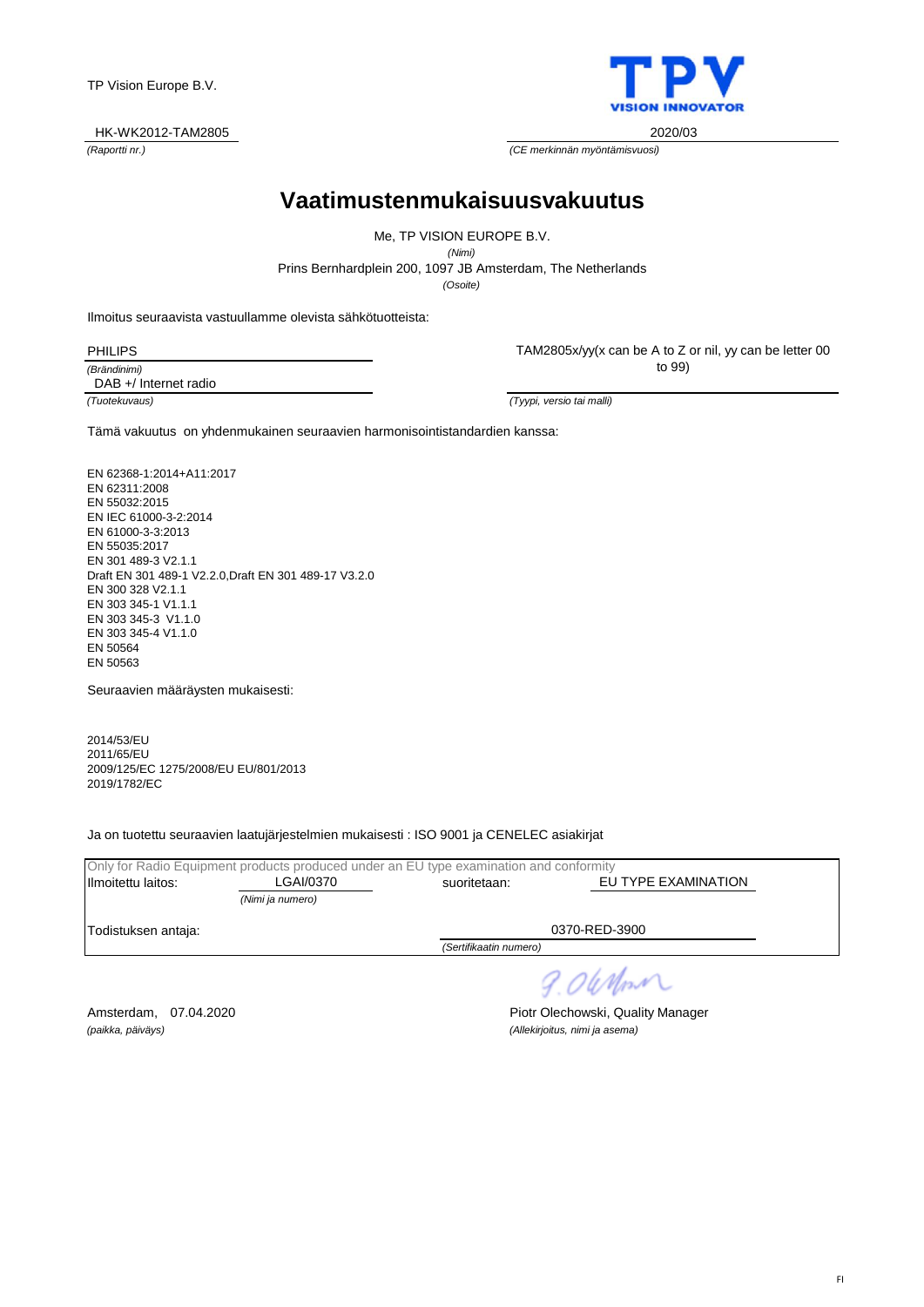



*(Número de Documento) (año/mes en que se colocó el marcado CE)*

## **DECLARACIÓN DE CONFORMIDAD EUROPEA**

Prins Bernhardplein 200, 1097 JB Amsterdam, The Netherlands Nosotros, TP VISION EUROPE B.V. *(Nombre de la Empresa) (dirección)*

Declaramos bajo nuestra responsabilidad que el/los producto(s):

*(nombre de la marca)* PHILIPS DAB +/ Internet radio

*(descripción del producto) (Referencia o modelo)*

TAM2805x/yy(x can be A to Z or nil, yy can be letter 00 to 99)

Al/a los que esta declaración hace(n) referencia es/son conforme(s) con los siguientes estándares armonizados:

EN 62368-1:2014+A11:2017 EN 62311:2008 EN 55032:2015 EN IEC 61000-3-2:2014 EN 61000-3-3:2013 EN 55035:2017 EN 301 489-3 V2.1.1 Draft EN 301 489-1 V2.2.0,Draft EN 301 489-17 V3.2.0 EN 300 328 V2.1.1 EN 303 345-1 V1.1.1 EN 303 345-3 V1.1.0 EN 303 345-4 V1.1.0 EN 50564 EN 50563

siguiendo las disposiciones pertinentes de:

2014/53/EU 2011/65/EU 2009/125/EC 1275/2008/EU EU/801/2013 2019/1782/EC

Y se fabrican conforme a una calidad como mínimo conforme a la norma ISO 9001 o a los Documentos Permanentes CENELEC

| Only for Radio Equipment products produced under an EU type examination and conformity |                   |                         |                     |  |  |
|----------------------------------------------------------------------------------------|-------------------|-------------------------|---------------------|--|--|
| El organismo notificado:                                                               | LGAI/0370         | hecho en:               | EU TYPE EXAMINATION |  |  |
|                                                                                        | (Nombre y número) |                         |                     |  |  |
| v ha expedido el certificado:                                                          |                   |                         | 0370-RED-3900       |  |  |
|                                                                                        |                   | (número de certificado) |                     |  |  |

9.06 Nm

*(lugar, fecha) (firma, nombre y cargo)*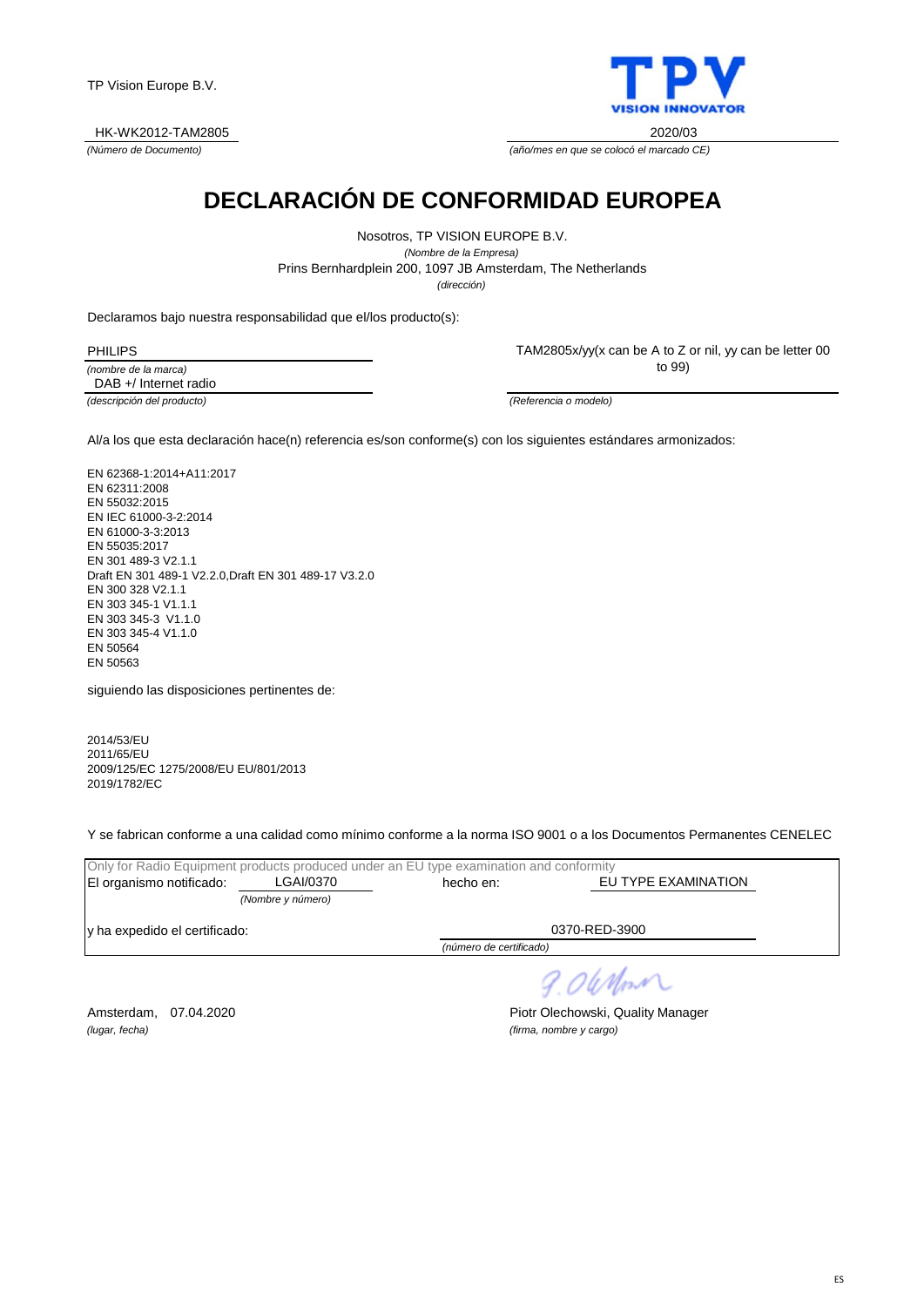#### HK-WK2012-TAM2805 2020/03

*(Número do Documento) (durante a qual a marcação CE foi fixada)*

**DECLARAÇAO DE CONFORMIDADE CE**

Nós, TP VISION EUROPE B.V. *(Nome da empresa)* Prins Bernhardplein 200, 1097 JB Amsterdam, The Netherlands *(morada)*

Declaramos sob a nossa responsabilidade que o(s) produto(s):

*(nome da marca)* PHILIPS DAB +/ Internet radio TAM2805x/yy(x can be A to Z or nil, yy can be letter 00 to 99)

*(descrição do produto) (referéncia ou modelo)*

A(os) quais diz respeito esta declaração é/são conforme(s) com os seguintes standards harmonisados:

EN 62368-1:2014+A11:2017 EN 62311:2008 EN 55032:2015 EN IEC 61000-3-2:2014 EN 61000-3-3:2013 EN 55035:2017 EN 301 489-3 V2.1.1 Draft EN 301 489-1 V2.2.0,Draft EN 301 489-17 V3.2.0 EN 300 328 V2.1.1 EN 303 345-1 V1.1.1 EN 303 345-3 V1.1.0 EN 303 345-4 V1.1.0 EN 50564 EN 50563

Conforme as exigencias essenciais e outras disposições pertinentes de:

2014/53/EU 2011/65/EU 2009/125/EC 1275/2008/EU EU/801/2013 2019/1782/EC

E são fabricadas sob critérios de qualidade no mínimo conformes com a norma ISO 9001 ou documentos Permanentes **CENELEC** 

|                        |                 | Only for Radio Equipment products produced under an EU type examination and conformity |                     |
|------------------------|-----------------|----------------------------------------------------------------------------------------|---------------------|
| Organismo Notificado:  | LGAI/0370       | efectuado por:                                                                         | EU TYPE EXAMINATION |
|                        | (Nome e número) |                                                                                        |                     |
| lemitiu o certificado: |                 |                                                                                        | 0370-RED-3900       |
|                        |                 | (numero do certificado)                                                                |                     |

*(local, data) (assinatura, nome e função)*

Amsterdam, 07.04.2020 **Piotr Olechowski, Quality Manager** 

9.06 Mont

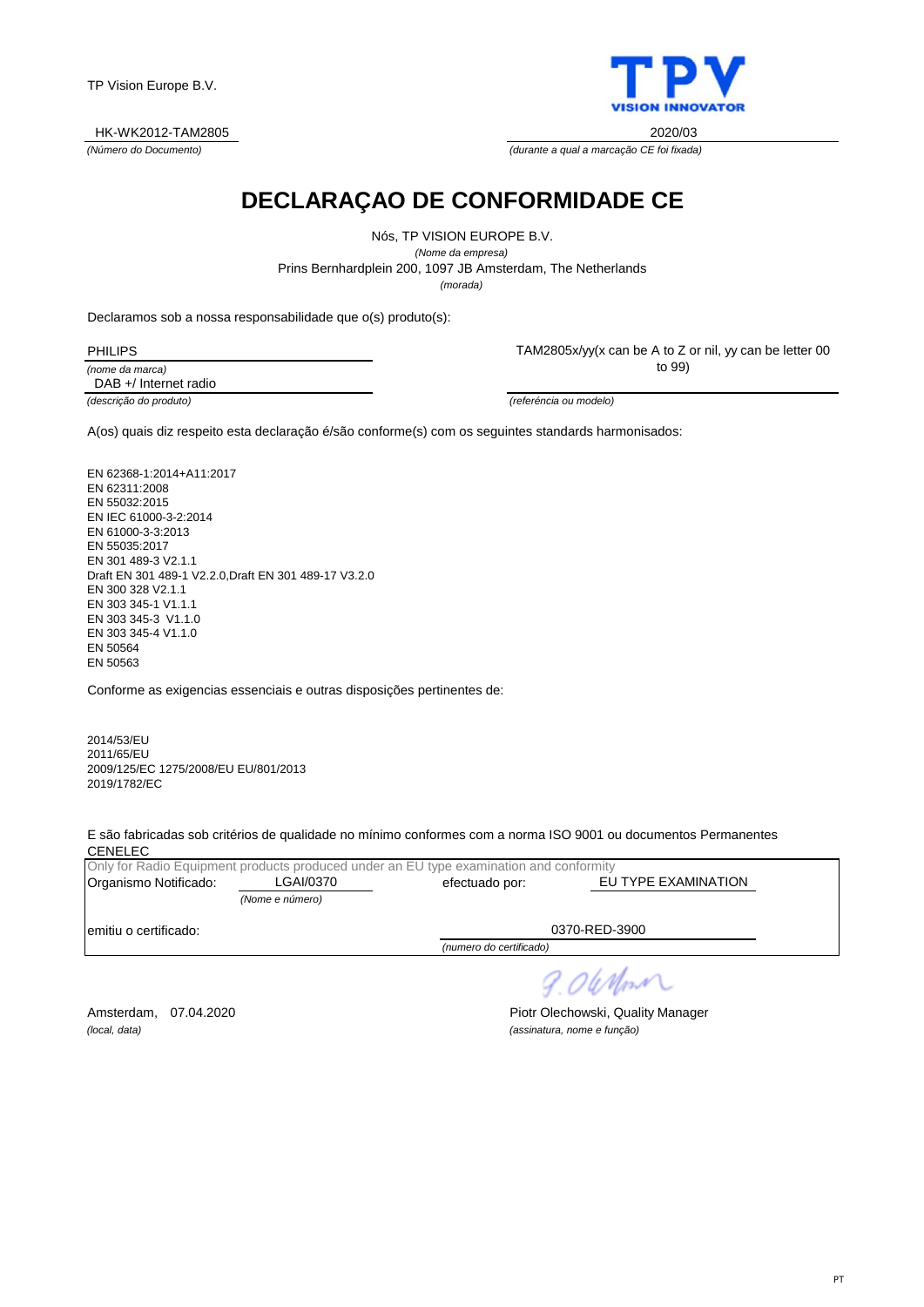IT

TP Vision Europe B.V.

HK-WK2012-TAM2805 2020/03

**DICHIARAZIONE DI CONFORMITA' CE**

Prins Bernhardplein 200, 1097 JB Amsterdam, The Netherlands la sottoscritta TP VISION EUROPE B.V. *(Nome della società) (indirizzo)*

dichiariamo sotto la nostra responsabilità che il(i) prodotto (i):

*(marchio)* PHILIPS DAB +/ Internet radio

*(descrizione del prodotto) (referenza o modello)*

al quale questa dichiarazione si riferisce è conforme alle seguenti norme armonizzate:

EN 62368-1:2014+A11:2017 EN 62311:2008 EN 55032:2015 EN IEC 61000-3-2:2014 EN 61000-3-3:2013 EN 55035:2017 EN 301 489-3 V2.1.1 Draft EN 301 489-1 V2.2.0,Draft EN 301 489-17 V3.2.0 EN 300 328 V2.1.1 EN 303 345-1 V1.1.1 EN 303 345-3 V1.1.0 EN 303 345-4 V1.1.0 EN 50564 EN 50563

a seguito delle disposizioni del:

2014/53/EU 2011/65/EU 2009/125/EC 1275/2008/EU EU/801/2013 2019/1782/EC

e i processi produttivi seguono un sistema qualità conforme almeno alla norma ISO9001 o agli standard CENELEC

| LGAI/0370                     | ha eseguito:            | EU TYPE EXAMINATION                                                                    |
|-------------------------------|-------------------------|----------------------------------------------------------------------------------------|
| (nome e numero)               |                         |                                                                                        |
| le rilasciato il certificato: |                         | 0370-RED-3900                                                                          |
|                               | (numero di certificato) |                                                                                        |
|                               |                         | Only for Radio Equipment products produced under an EU type examination and conformity |

*(luogo, data) (firma , nome e funzione)*

Amsterdam, 07.04.2020 **Piotr Olechowski, Quality Manager** 



TAM2805x/yy(x can be A to Z or nil, yy can be letter 00 to 99)

*(Numero di documento) (in cui è apposto il marchio CE)*

9.06 Nm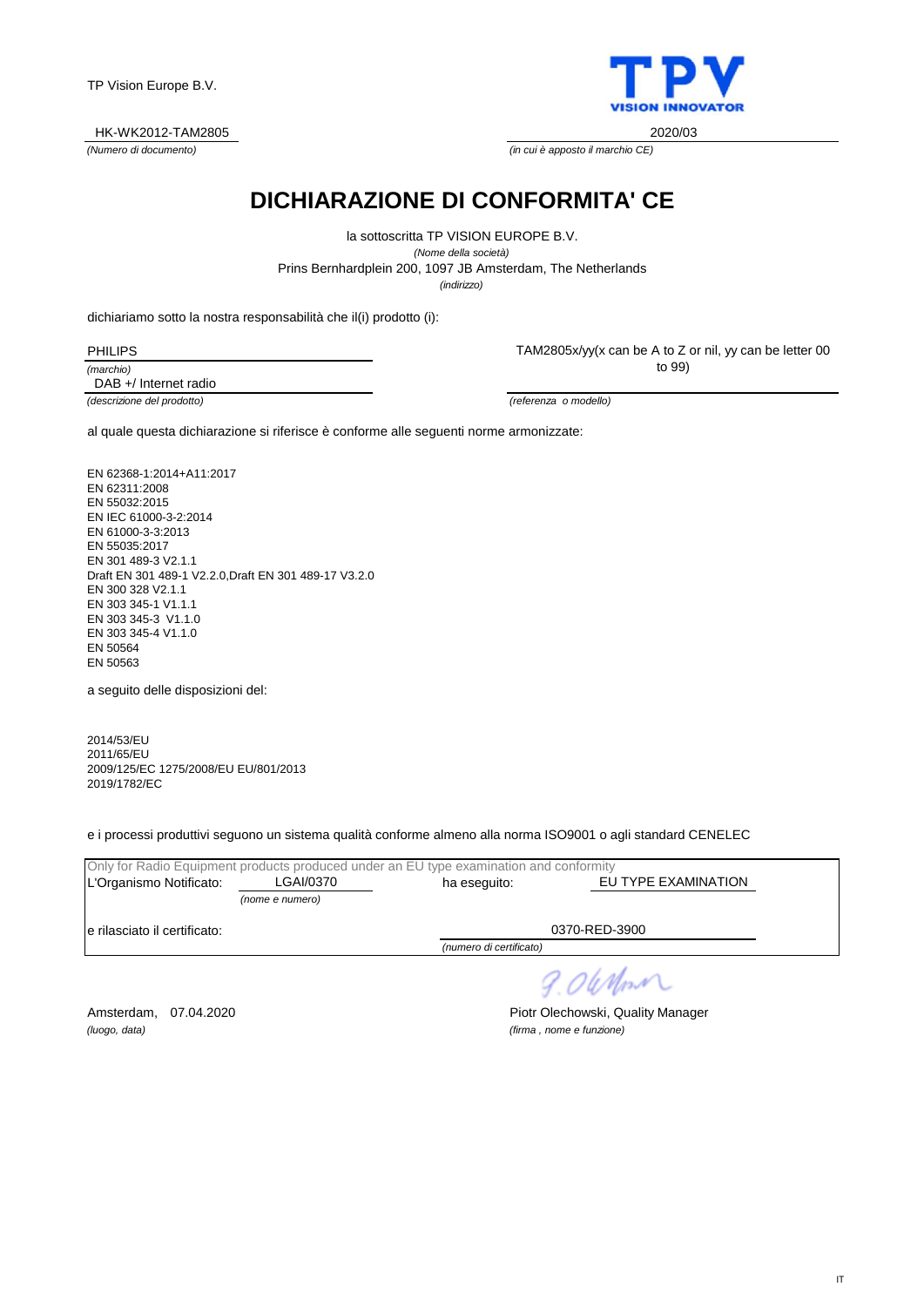

*(Αρ. έκθεσης) (Έτος επικόλλησης του σήματος συμμόρφωσης CE)*

## **ΔΗΛΩΣΗ ΣΥΜΜΟΡΦΩΣΗΣ CE**

Prins Bernhardplein 200, 1097 JB Amsterdam, The Netherlands Εμείς, η εταιρεία TP VISION EUROPE B.V. *(Επωνυμία) (Διεύθυνση)*

Δηλώνουμε υπεύθυνα ότι το ηλεκτρολογικό προϊόν/ προϊόντα:

PHILIPS

*(ονομασία μάρκας)* DAB +/ Internet radio TAM2805x/yy(x can be A to Z or nil, yy can be letter 00 to 99)

*(περιγραφή προϊόντος) (Τύπος έκδοσης ή μοντέλο)*

στο οποίο/ στα οποία αφορά η παρούσα δήλωση συμμορφούται/ συμμορφούνται με τα εξής εναρμονισμένα πρότυπα:

EN 62368-1:2014+A11:2017 EN 62311:2008 EN 55032:2015 EN IEC 61000-3-2:2014 EN 61000-3-3:2013 EN 55035:2017 EN 301 489-3 V2.1.1 Draft EN 301 489-1 V2.2.0,Draft EN 301 489-17 V3.2.0 EN 300 328 V2.1.1 EN 303 345-1 V1.1.1 EN 303 345-3 V1.1.0 EN 303 345-4 V1.1.0 EN 50564 EN 50563

Σύμφωνα με τις διατάξεις των οδηγιών:

2014/53/EU 2011/65/EU 2009/125/EC 1275/2008/EU EU/801/2013 2019/1782/EC

Και παράγεται/ παράγονται σύμφωνα με ένα ποιοτικό πρόγραμμα που συμμορφούται, κατ'ελάχιστον, με το πρότυπο ISO 9001 ή με τα Μόνιμα Έγγραφα Τεκμηρίωσης της CENELEC

|                               | Only for Radio Equipment products produced under an EU type examination and conformity |                          |                     |
|-------------------------------|----------------------------------------------------------------------------------------|--------------------------|---------------------|
| Ο ειδοποιηθείς                | LGAI/0370                                                                              | διεξήγαγε:               | EU TYPE EXAMINATION |
| οργανισμός:                   | (Ονομασία και αριθμός)                                                                 |                          |                     |
| Και εξέδωσε το πιστοποιητικό: |                                                                                        |                          | 0370-RED-3900       |
|                               |                                                                                        | (αριθμός πιστοποιητικού) |                     |

9.06 Nom

Amsterdam, 07.04.2020 **Piotr Olechowski, Quality Manager** *(τόπος, ημερομηνία) (υπογραφή, ονοματεπώνυμο και λειτουργία)*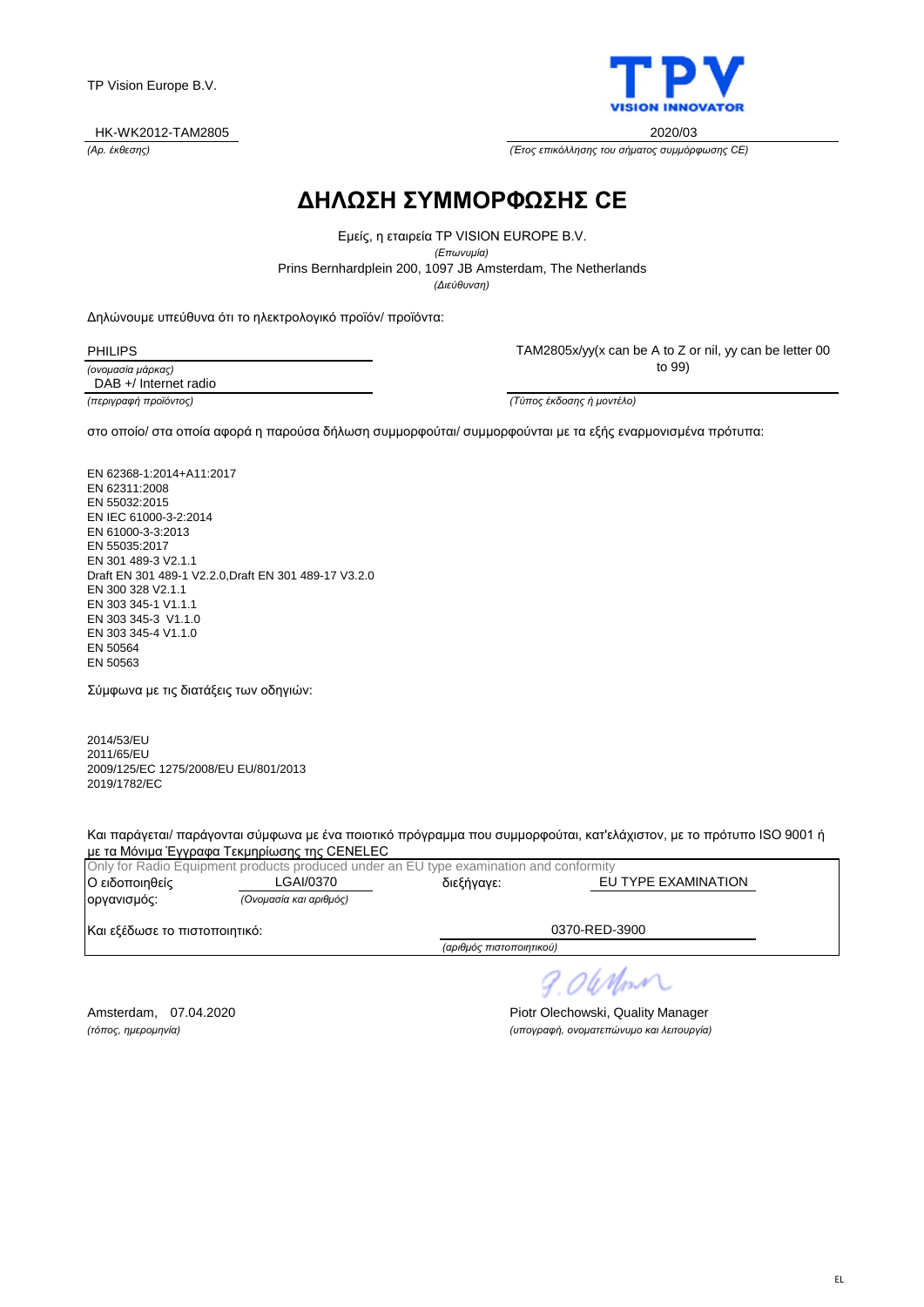

*(Numer raportu) (Rok, w którym oznakowanie CE zostało umieszczone na wyrobie)*

## **DEKLARACJA ZGODNOŚCI CE**

Prins Bernhardplein 200, 1097 JB Amsterdam, The Netherlands My, TP VISION EUROPE B.V. *(Nazwa) (adres)*

Deklarujemy na naszą odpowiedzialność, że urządzeni(e/a) elektryczne:

| HII IF |  |
|--------|--|
| marka) |  |

TAM2805x/yy(x can be A to Z or nil, yy can be letter 00 to 99)

*(nazwa /opis produktu) (Typ lub model)* DAB +/ Internet radio

Do którego odnosi się niniejsza deklaracja jest zgodny z następującymi normami zharmonizowanymi:

EN 62368-1:2014+A11:2017 EN 62311:2008 EN 55032:2015 EN IEC 61000-3-2:2014 EN 61000-3-3:2013 EN 55035:2017 EN 301 489-3 V2.1.1 Draft EN 301 489-1 V2.2.0,Draft EN 301 489-17 V3.2.0 EN 300 328 V2.1.1 EN 303 345-1 V1.1.1 EN 303 345-3 V1.1.0 EN 303 345-4 V1.1.0 EN 50564 EN 50563

Zgodnie z dyrektywami:

2014/53/EU 2011/65/EU 2009/125/EC 1275/2008/EU EU/801/2013 2019/1782/EC

oraz został wyprodukowany zgodnie ze standardami jakościowymi takimi jak ISO9001 lub CENELEC Permanent Documents

| Only for Radio Equipment products produced under an EU type examination and conformity |                 |                                           |                     |  |
|----------------------------------------------------------------------------------------|-----------------|-------------------------------------------|---------------------|--|
| Jednostka certyfikujaca:                                                               | LGAI/0370       | wykonała:                                 | EU TYPE EXAMINATION |  |
|                                                                                        | (Nazwa i numer) |                                           |                     |  |
| li wydała certyfikat:                                                                  |                 |                                           | 0370-RED-3900       |  |
|                                                                                        |                 | (numero del certificatonumer certyfikatu) |                     |  |

9.06 Mon

Amsterdam, 07.04.2020 **Piotr Olechowski, Quality Manager** *(miasto, data) (podpis, imię i nazwisko oraz funkcja)*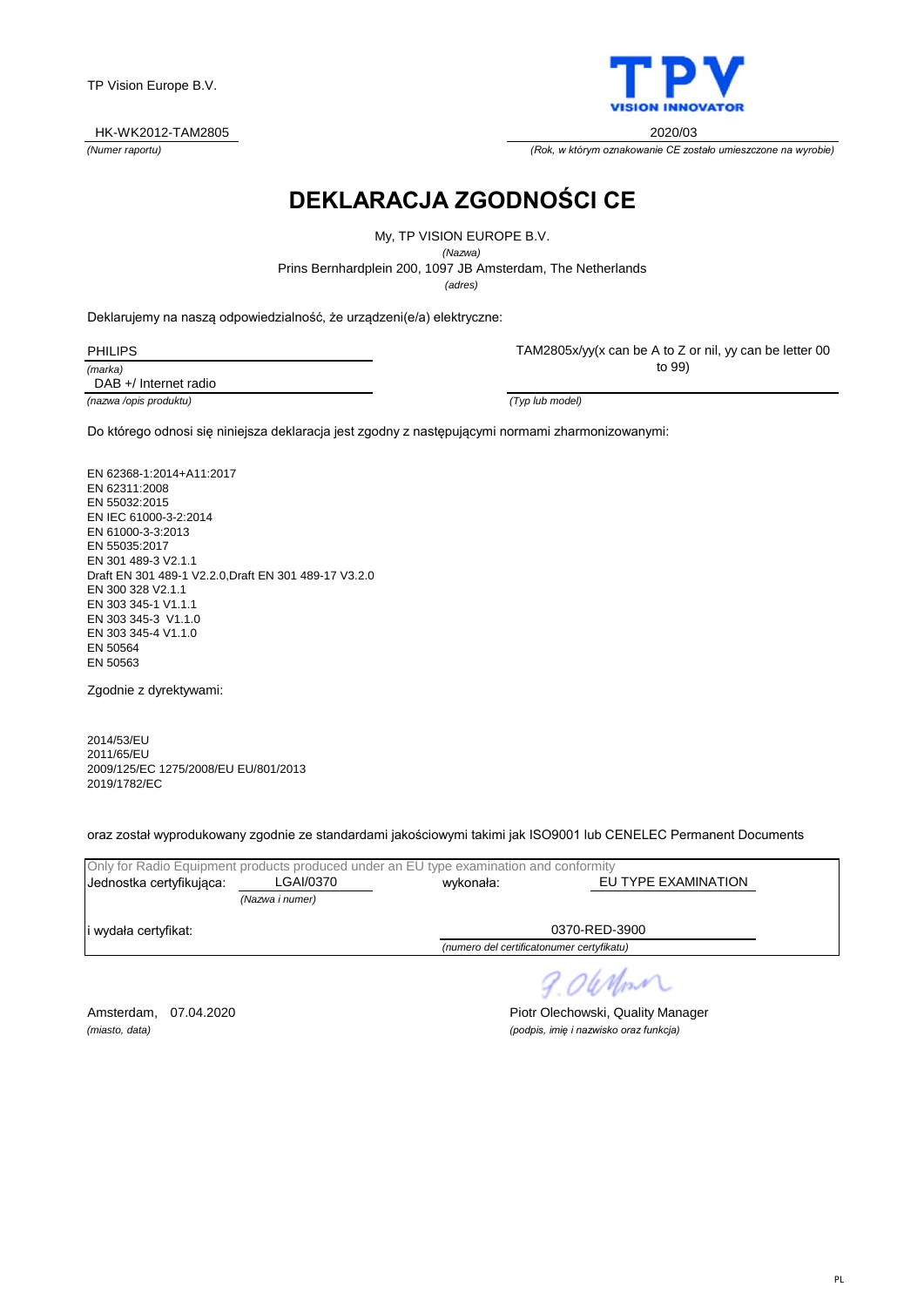#### HK-WK2012-TAM2805 2020/03

**DECLARAŢIE DE CONFORMITATE CE**

Noi, TP VISION EUROPE B.V.

*(Nume)*

Prins Bernhardplein 200, 1097 JB Amsterdam, The Netherlands

*(adresă)*

Declarăm pe proprie răspundere că produsul (produsele) electric(e):

| <b>PHILIPS</b> |  |
|----------------|--|
| (marca)        |  |

DAB +/ Internet radio

TAM2805x/yy(x can be A to Z or nil, yy can be letter 00 to 99)

*(descriere produs) (Tip sau model)*

La care se referă această declaraţie, este in conformitate cu următoarele standarde armonizate:

EN 62368-1:2014+A11:2017 EN 62311:2008 EN 55032:2015 EN IEC 61000-3-2:2014 EN 61000-3-3:2013 EN 55035:2017 EN 301 489-3 V2.1.1 Draft EN 301 489-1 V2.2.0,Draft EN 301 489-17 V3.2.0 EN 300 328 V2.1.1 EN 303 345-1 V1.1.1 EN 303 345-3 V1.1.0 EN 303 345-4 V1.1.0 EN 50564 EN 50563

În conformitate cu dispoziţiile directivelor:

2014/53/EU 2011/65/EU 2009/125/EC 1275/2008/EU EU/801/2013 2019/1782/EC

Şi sunt fabricate după o schemă de calitate conformă cel puţin cu standardul ISO 9001 sau Documentele Permanente CENELEC

|                                          |                 | Only for Radio Equipment products produced under an EU type examination and conformity |                     |
|------------------------------------------|-----------------|----------------------------------------------------------------------------------------|---------------------|
| Organismul notificat:                    | LGAI/0370       | a efectuat:                                                                            | EU TYPE EXAMINATION |
|                                          | (Nume si număr) |                                                                                        |                     |
| Si a emis certificatul:<br>0370-RED-3900 |                 |                                                                                        |                     |
|                                          |                 | (Numărul certificatului)                                                               |                     |
|                                          |                 |                                                                                        |                     |

*(locul, data) (semnătura, nume şi funcţie)*

Amsterdam, 07.04.2020 **Piotr Olechowski, Quality Manager** 

9.06 Nm



*(Nr. raport) (Anul în care este aplicat marcajul CE)*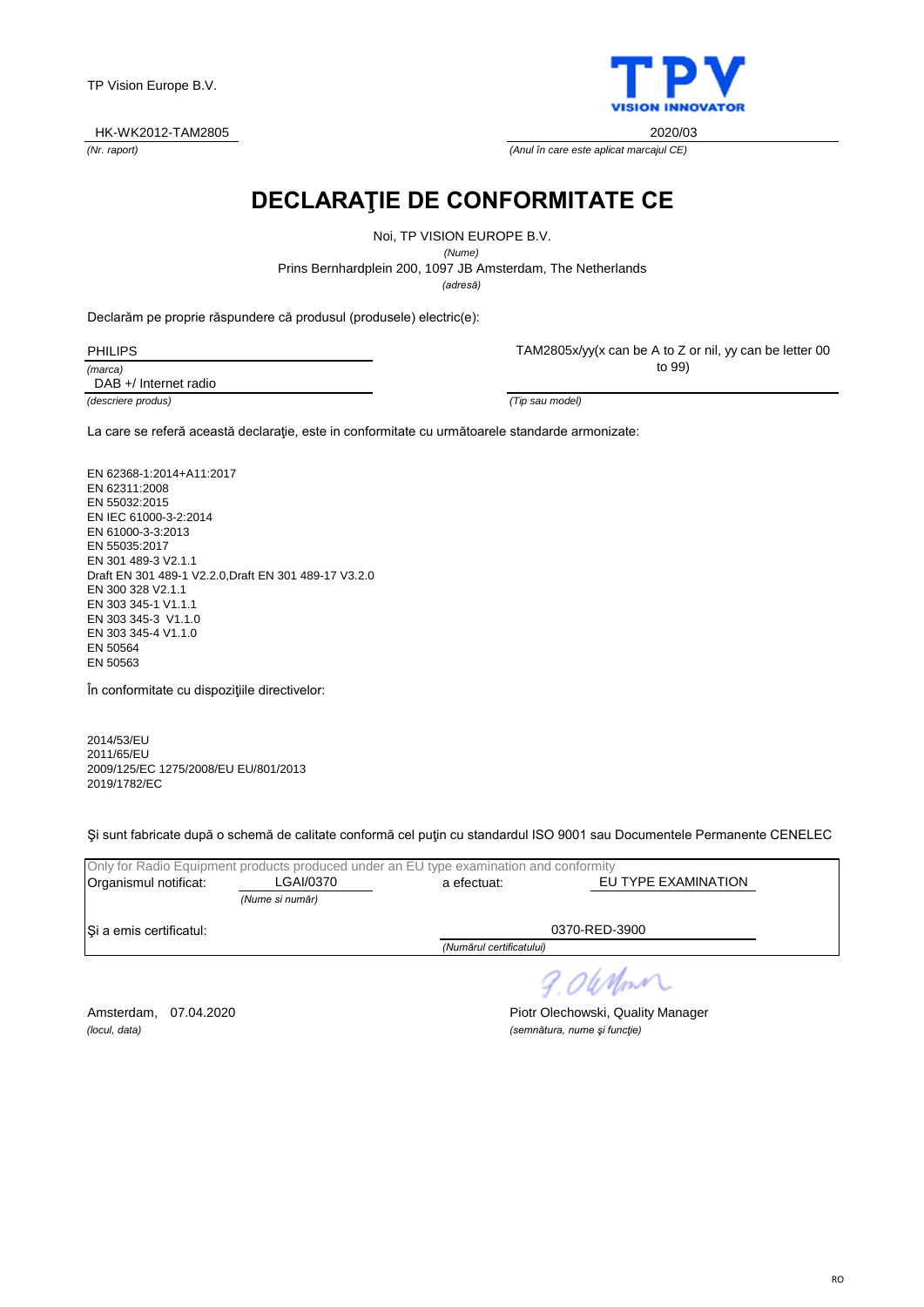### HK-WK2012-TAM2805 2020/03

*(Jelentés száma) (A CE jelzés feltüntetésének éve)*

# **EC MEGFELELŐSÉGI NYILATKOZAT**

A TP VISION EUROPE B.V.

*(Név)*

Prins Bernhardplein 200, 1097 JB Amsterdam, The Netherlands

*(cím)*

Felelőssége tudatában nyilatkozik, hogy az alábbi elektronikai termék(ek):

| PHII IPS   |  |
|------------|--|
| (márkanév) |  |

TAM2805x/yy(x can be A to Z or nil, yy can be letter 00

to 99)

DAB +/ Internet radio

*(termék megnevezése) (Típusváltozat vagy modell)*

Az ezen nyilatkozatban foglaltak szerint megfelel(nek) a következő harmonizált szabványoknak:

EN 62368-1:2014+A11:2017 EN 62311:2008 EN 55032:2015 EN IEC 61000-3-2:2014 EN 61000-3-3:2013 EN 55035:2017 EN 301 489-3 V2.1.1 Draft EN 301 489-1 V2.2.0,Draft EN 301 489-17 V3.2.0 EN 300 328 V2.1.1 EN 303 345-1 V1.1.1 EN 303 345-3 V1.1.0 EN 303 345-4 V1.1.0 EN 50564 EN 50563

Követve a következő ajánlásokat:

2014/53/EU 2011/65/EU 2009/125/EC 1275/2008/EU EU/801/2013 2019/1782/EC

legalább az ISO 9001-nek megfelelően vagy

|                               | Only for Radio Equipment products produced under an EU type examination and conformity |             |                     |  |
|-------------------------------|----------------------------------------------------------------------------------------|-------------|---------------------|--|
| Bejelentett testület:         | LGAI/0370                                                                              | teliesítve: | EU TYPE EXAMINATION |  |
|                               | (Név és szám)                                                                          |             |                     |  |
| és a kibocsátott tanúsítvány: |                                                                                        |             | 0370-RED-3900       |  |
|                               |                                                                                        |             |                     |  |

*(tanúsítvány száma)*

9.06Mm

*(hely, dátum) (aláírás, név és beosztás)*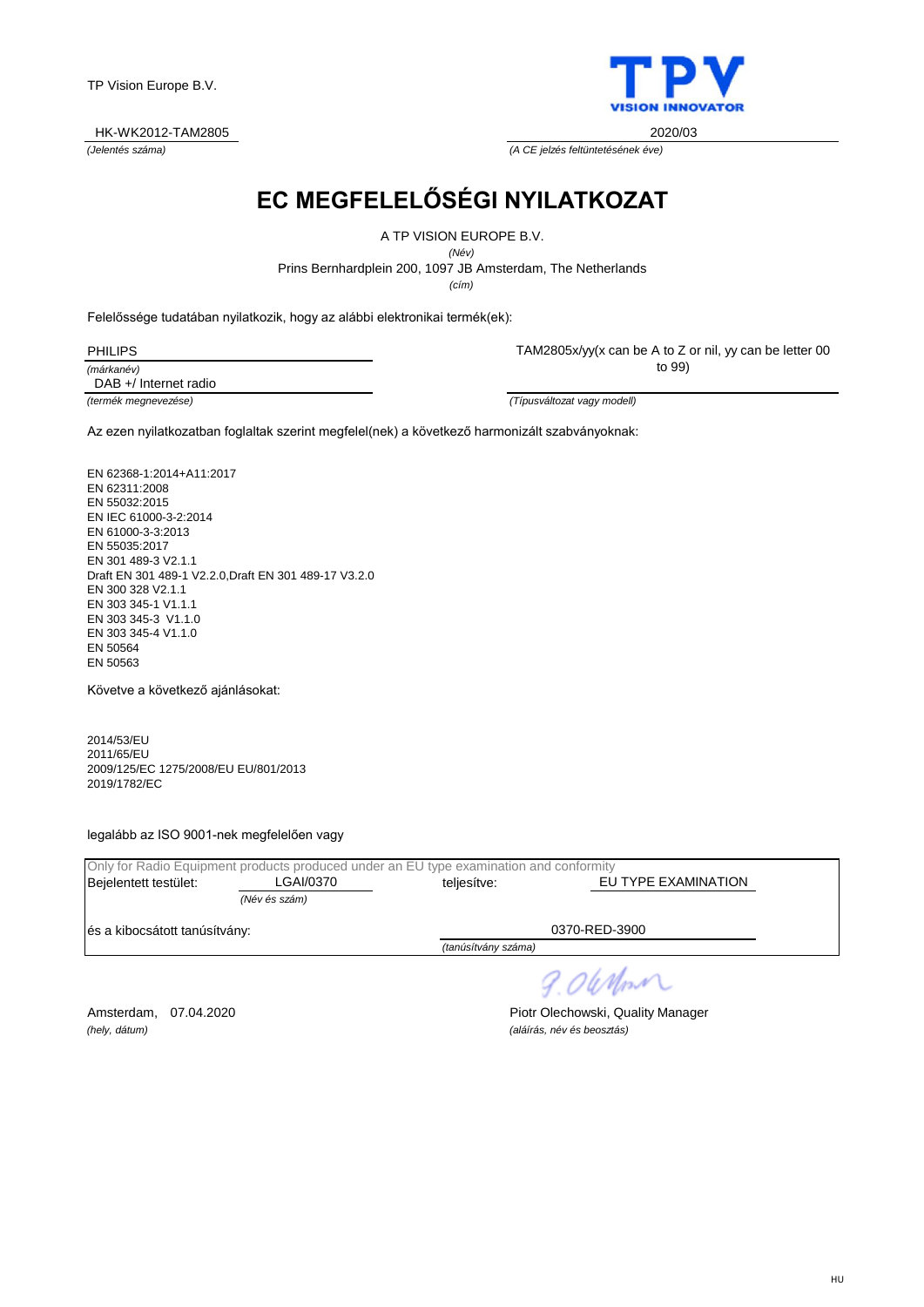

*(Документ №) (Година на поставяне на CE маркировката)*

### **CE Декларация за съответствие**

*(адрес)* Prins Bernhardplein 200, 1097 JB Amsterdam, The Netherlands Ние, TP VISION EUROPE B.V. *(Име)*

Декларираме на наша отговорност, че електрическият(те) уред(и):

PHILIPS

*(търговска марка)*

TAM2805x/yy(x can be A to Z or nil, yy can be letter 00 to 99)

*(описание на продукта(ите)) (Серия или модел)* DAB +/ Internet radio

Към който(които) се отнася тази декларация е(са) в съответствие със следните установени стандарти:

EN 62368-1:2014+A11:2017 EN 62311:2008 EN 55032:2015 EN IEC 61000-3-2:2014 EN 61000-3-3:2013 EN 55035:2017 EN 301 489-3 V2.1.1 Draft EN 301 489-1 V2.2.0,Draft EN 301 489-17 V3.2.0 EN 300 328 V2.1.1 EN 303 345-1 V1.1.1 EN 303 345-3 V1.1.0 EN 303 345-4 V1.1.0 EN 50564 EN 50563

В съответствие с директиви:

2014/53/EU 2011/65/EU 2009/125/EC 1275/2008/EU EU/801/2013 2019/1782/EC

и са произведени под система за качествен контрол най-малко в съответствие с ISO 9001 или

|                      |               | Only for Radio Equipment products produced under an EU type examination and conformity |                     |
|----------------------|---------------|----------------------------------------------------------------------------------------|---------------------|
| Известяващата        | LGAI/0370     | извърши:                                                                               | EU TYPE EXAMINATION |
| ИНСТИТУЦИЯ:          | (Име и номер) |                                                                                        |                     |
| И издаде сертификат: |               | 0370-RED-3900                                                                          |                     |
|                      |               | (номер на сертификата)                                                                 |                     |

9.06 Nm

*(място, дата) (подпис, име и длъжност)*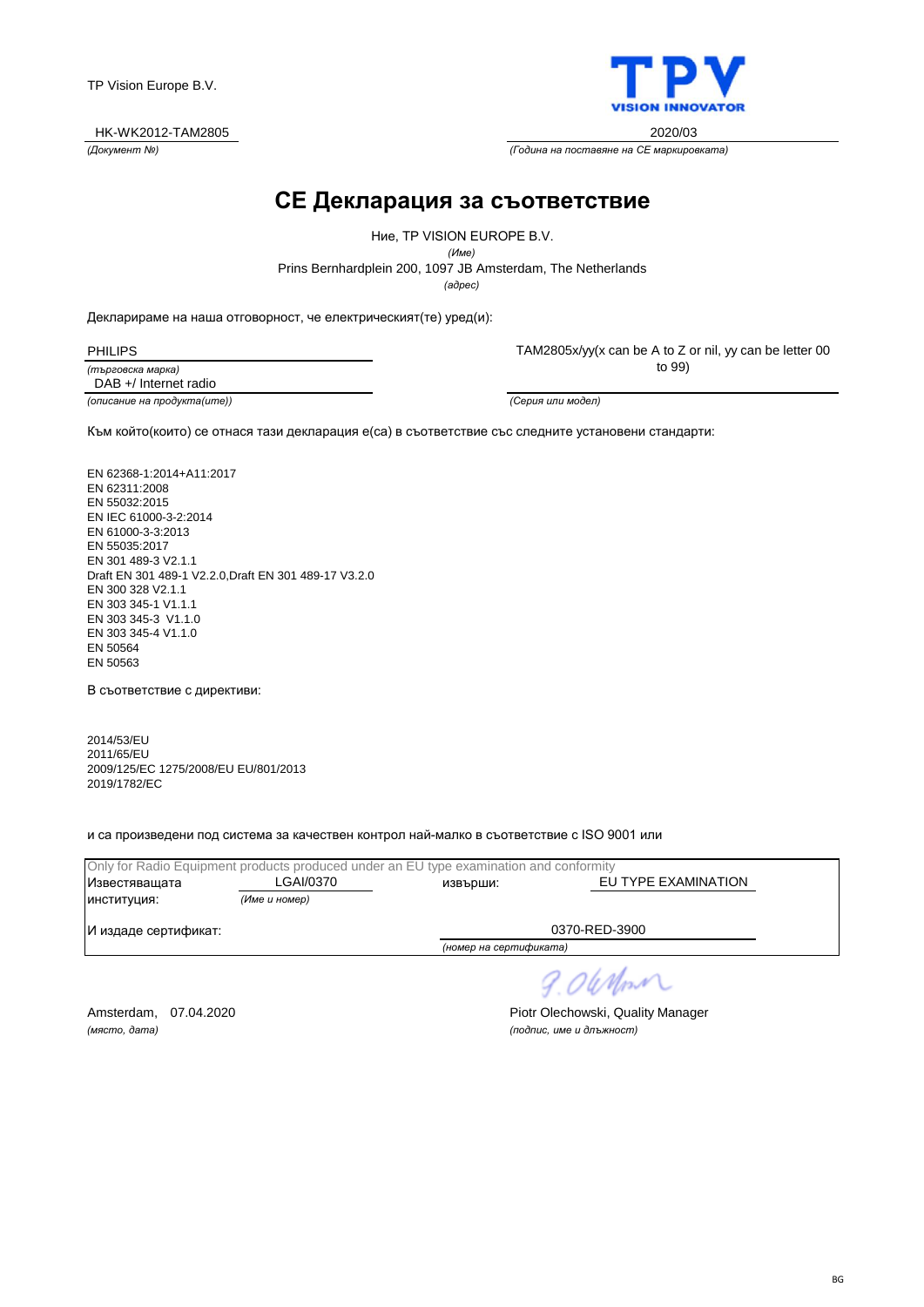### HK-WK2012-TAM2805 2020/03

*(Číslo zprávy) (Rok udělění známky CE)*

## **Prohlášení o shodě v EU**

My, TP VISION EUROPE B.V. *(Jméno)*

Prins Bernhardplein 200, 1097 JB Amsterdam, The Netherlands

*(adresa)*

Prohlašujeme na svou odpovědnost, že elektrický výrobek:

*(značka)* PHILIPS

DAB +/ Internet radio

TAM2805x/yy(x can be A to Z or nil, yy can be letter 00 to 99)

*(popis výrobku) (Typ verze nebo model)*

na nějž se toto prohlášení vztahuje, je ve shodě s následujícími harmonizovanými normami:

EN 62368-1:2014+A11:2017 EN 62311:2008 EN 55032:2015 EN IEC 61000-3-2:2014 EN 61000-3-3:2013 EN 55035:2017 EN 301 489-3 V2.1.1 Draft EN 301 489-1 V2.2.0,Draft EN 301 489-17 V3.2.0 EN 300 328 V2.1.1 EN 303 345-1 V1.1.1 EN 303 345-3 V1.1.0 EN 303 345-4 V1.1.0 EN 50564 EN 50563

Následovaných ustanoveními Směrnic:

2014/53/EU 2011/65/EU 2009/125/EC 1275/2008/EU EU/801/2013 2019/1782/EC

A jsou vyráběny v systému řízení kvality minimálně ve shodě s ISO 9001 nebo

|                     | Only for Radio Equipment products produced under an EU type examination and conformity |                     |                     |
|---------------------|----------------------------------------------------------------------------------------|---------------------|---------------------|
| Kompetentní orgán:  | LGAI/0370                                                                              | provedl:            | EU TYPE EXAMINATION |
|                     | (Název a číslo)                                                                        |                     |                     |
| a vydal certifikát: |                                                                                        |                     | 0370-RED-3900       |
|                     |                                                                                        | (číslo certifikátu) |                     |
|                     |                                                                                        |                     |                     |

*(místo, datum) (podpis, jméno a funkce)*

Amsterdam, 07.04.2020 **Piotr Olechowski, Quality Manager** 

9.06 Nm

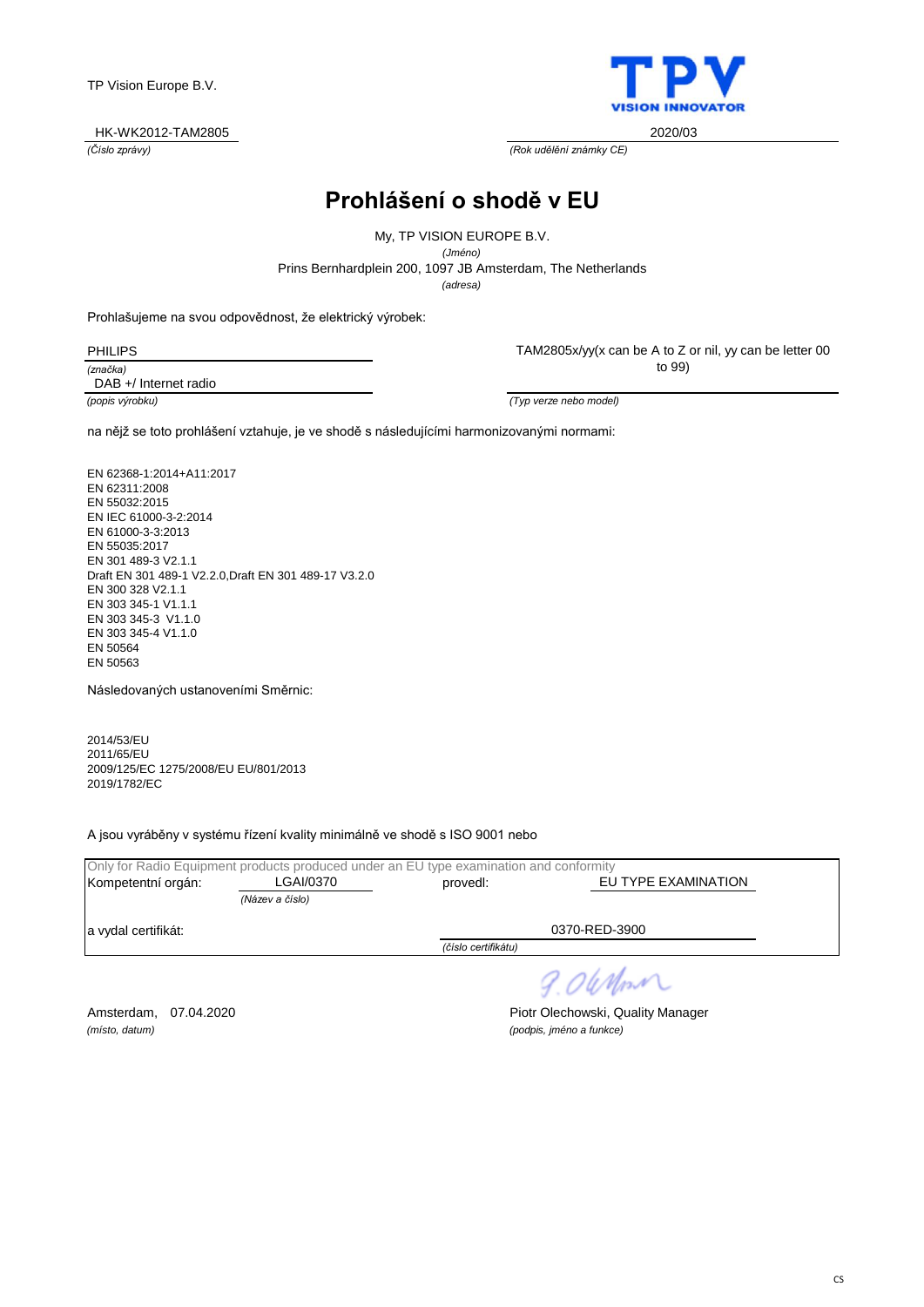

*(Broj izvještaja) (Godina ishođenja CE oznake)*

# **Izjava o sukladnosti**

*(Adresa)* Prins Bernhardplein 200, 1097 JB Amsterdam, The Netherlands Mi, TP VISION EUROPE B.V. *(Ime)*

Odgovorno izjavljujemo da je elektični uređaj(i):

PHILIPS

*(Naziv robne marke)* DAB +/ Internet radio TAM2805x/yy(x can be A to Z or nil, yy can be letter 00 to 99)

*(opis proizvoda) (Tipska oznaka ili model)*

Na koje se ova izjava odnosi zadovoljava sljedeće usklađene norme:

EN 62368-1:2014+A11:2017 EN 62311:2008 EN 55032:2015 EN IEC 61000-3-2:2014 EN 61000-3-3:2013 EN 55035:2017 EN 301 489-3 V2.1.1 Draft EN 301 489-1 V2.2.0,Draft EN 301 489-17 V3.2.0 EN 300 328 V2.1.1 EN 303 345-1 V1.1.1 EN 303 345-3 V1.1.0 EN 303 345-4 V1.1.0 EN 50564 EN 50563

Slijedom odredbi:

2014/53/EU 2011/65/EU 2009/125/EC 1275/2008/EU EU/801/2013 2019/1782/EC

najmanje u skladu sa normom ISO 9001 ili

| Only for Radio Equipment products produced under an EU type examination and conformity |              |                |                     |  |
|----------------------------------------------------------------------------------------|--------------|----------------|---------------------|--|
| Nadležno tijelon:                                                                      | LGAI/0370    | Izveden:       | EU TYPE EXAMINATION |  |
|                                                                                        | (Ime i broj) |                |                     |  |
| l izdana je potvrda:                                                                   |              |                | 0370-RED-3900       |  |
|                                                                                        |              | (Broj potvrde) |                     |  |

9.06 Nm

*(Mjesto ,datum) (Potpis,ime i radno mjesto)*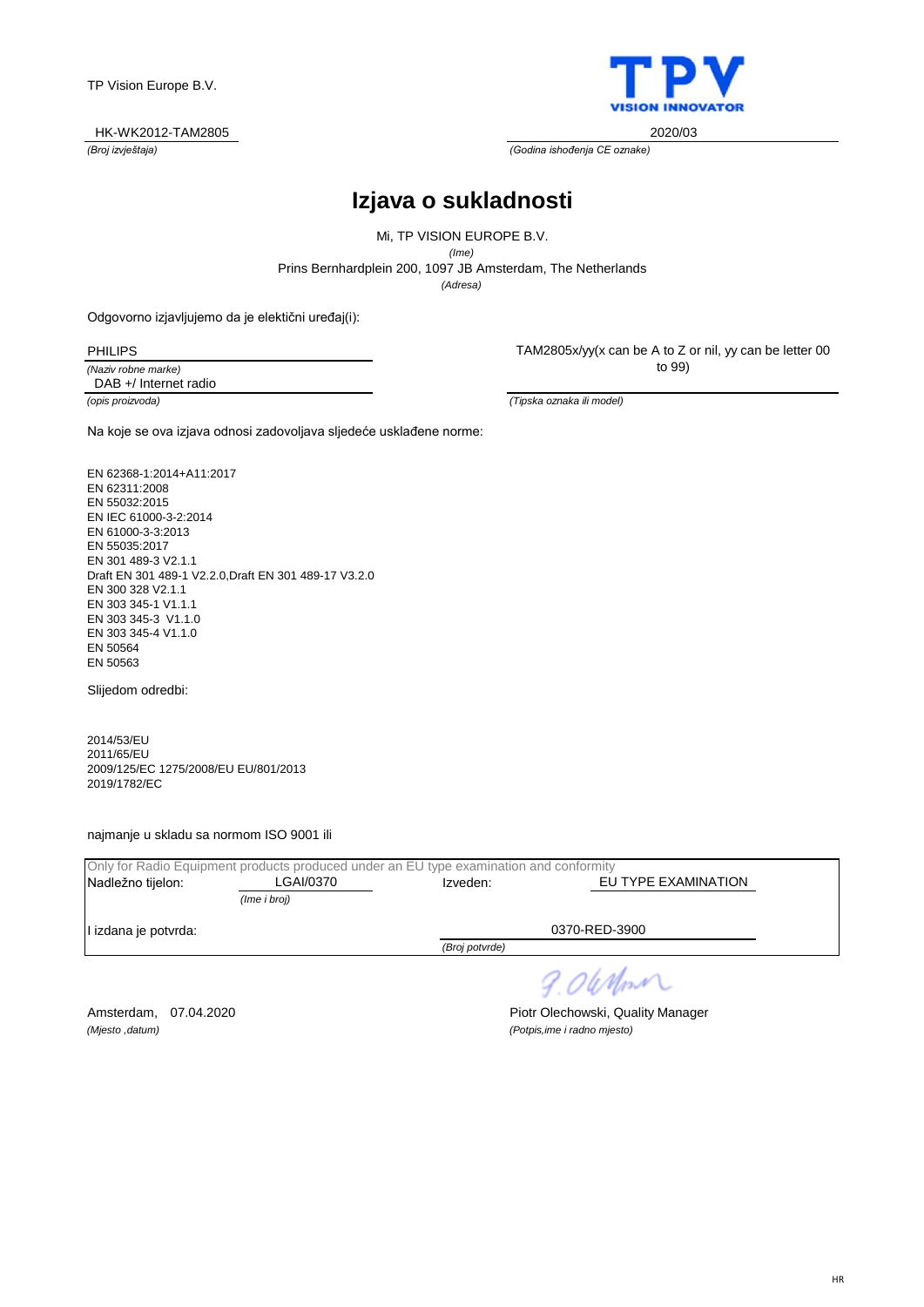### HK-WK2012-TAM2805 2020/03



*(Številka poročila) (Leto namstitve CE znaka)*

# **Izjava o skladnosti**

*(Naslov)* Prins Bernhardplein 200, 1097 JB Amsterdam, The Netherlands Mi, TP VISION EUROPE B.V. *(Ime)*

S polno odgovornostjo izjavljamo:

PHILIPS

*(Ime znamke)* DAB +/ Internet radio TAM2805x/yy(x can be A to Z or nil, yy can be letter 00 to 99)

*(Opis proizvoda) (Tip, verzija ali model)*

Na katerega se nanaša ta izjava je skladen z naslednjimi harmoniziranimi standardi:

EN 62368-1:2014+A11:2017 EN 62311:2008 EN 55032:2015 EN IEC 61000-3-2:2014 EN 61000-3-3:2013 EN 55035:2017 EN 301 489-3 V2.1.1 Draft EN 301 489-1 V2.2.0,Draft EN 301 489-17 V3.2.0 EN 300 328 V2.1.1 EN 303 345-1 V1.1.1 EN 303 345-3 V1.1.0 EN 303 345-4 V1.1.0 EN 50564 EN 50563

V skladu z naslednjimi odločbami:

2014/53/EU 2011/65/EU 2009/125/EC 1275/2008/EU EU/801/2013 2019/1782/EC

In so proizvedeni v skladu s shemo kakovosti najmanj v skladu z ISO 9001 ali CENELEC stalnimi dokumenti

| Only for Radio Equipment products produced under an EU type examination and conformity |                   |                        |                     |
|----------------------------------------------------------------------------------------|-------------------|------------------------|---------------------|
| Priglašeno organ:                                                                      | LGAI/0370         | Izvršeno:              | EU TYPE EXAMINATION |
|                                                                                        | (Ime in številka) |                        |                     |
| 0370-RED-3900<br>Izdaja certifikat:                                                    |                   |                        |                     |
|                                                                                        |                   | (Številka certifikata) |                     |
|                                                                                        |                   |                        |                     |

9.06 Nm

*(Kraj, datum) (Podpis, Ime in funkcija)*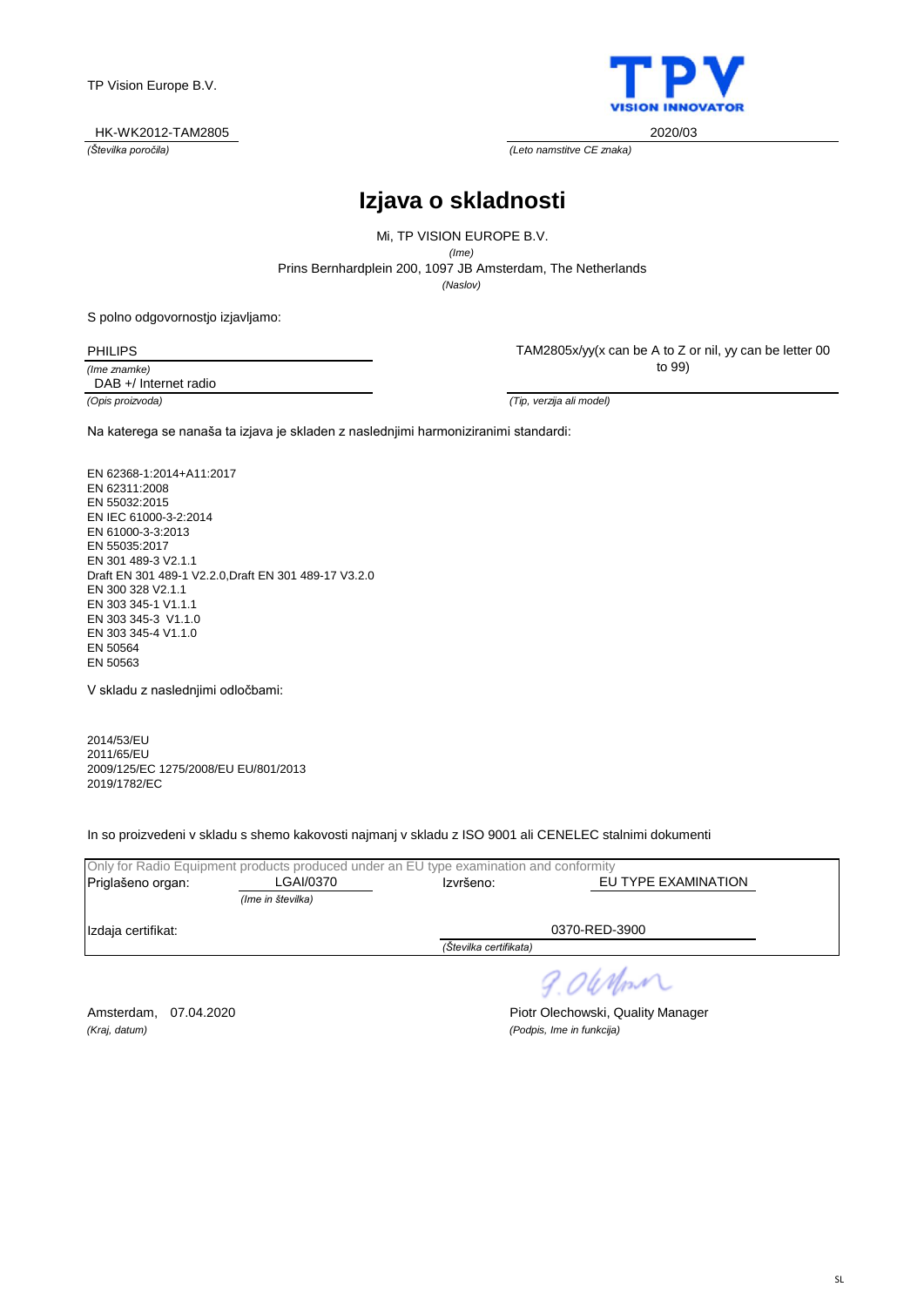

*(Č. dokumentu) (Rok, kedy bola CE značka pridelená)*

**EC Vyhlásenie o zhode**

*(adresa)* Prins Bernhardplein 200, 1097 JB Amsterdam, The Netherlands My, TP VISION EUROPE B.V. *(Názov spoločnosti)*

Prehlasujeme v našej zodpovednosti, že elektrický výrobok (výrobky):

| <b>PHILIPS</b> |  |  |
|----------------|--|--|
| (značka)       |  |  |
| - - -          |  |  |

DAB +/ Internet radio

TAM2805x/yy(x can be A to Z or nil, yy can be letter 00 to 99)

*(popis produktu) (Typ, verzia alebo model)*

Produkty, ktorých sa toto vyhlásenie týka, sú v súlade s nasledovnými harmonizovanými normami:

EN 62368-1:2014+A11:2017 EN 62311:2008 EN 55032:2015 EN IEC 61000-3-2:2014 EN 61000-3-3:2013 EN 55035:2017 EN 301 489-3 V2.1.1 Draft EN 301 489-1 V2.2.0,Draft EN 301 489-17 V3.2.0 EN 300 328 V2.1.1 EN 303 345-1 V1.1.1 EN 303 345-3 V1.1.0 EN 303 345-4 V1.1.0 EN 50564 EN 50563

V súlade s nasledovnými ustanoveniami:

2014/53/EU 2011/65/EU 2009/125/EC 1275/2008/EU EU/801/2013 2019/1782/EC

A sú vyrobené podľa osnov kvality a prinajmenšom v súlade s ISO 9001 alebo CENELEC ustanoveniami

|                         |                 | Only for Radio Equipment products produced under an EU type examination and conformity |                     |  |
|-------------------------|-----------------|----------------------------------------------------------------------------------------|---------------------|--|
| Oboznámený orgán:       | LGAI/0370       | vvkonané:                                                                              | EU TYPE EXAMINATION |  |
|                         | (Názov a číslo) |                                                                                        |                     |  |
| A vystavený certifikát: |                 | 0370-RED-3900                                                                          |                     |  |
|                         |                 | (číslo certifikátu)                                                                    |                     |  |
|                         |                 |                                                                                        |                     |  |

9.06 Nm

*(miesto, dátum) (podpis, meno a funkcia)*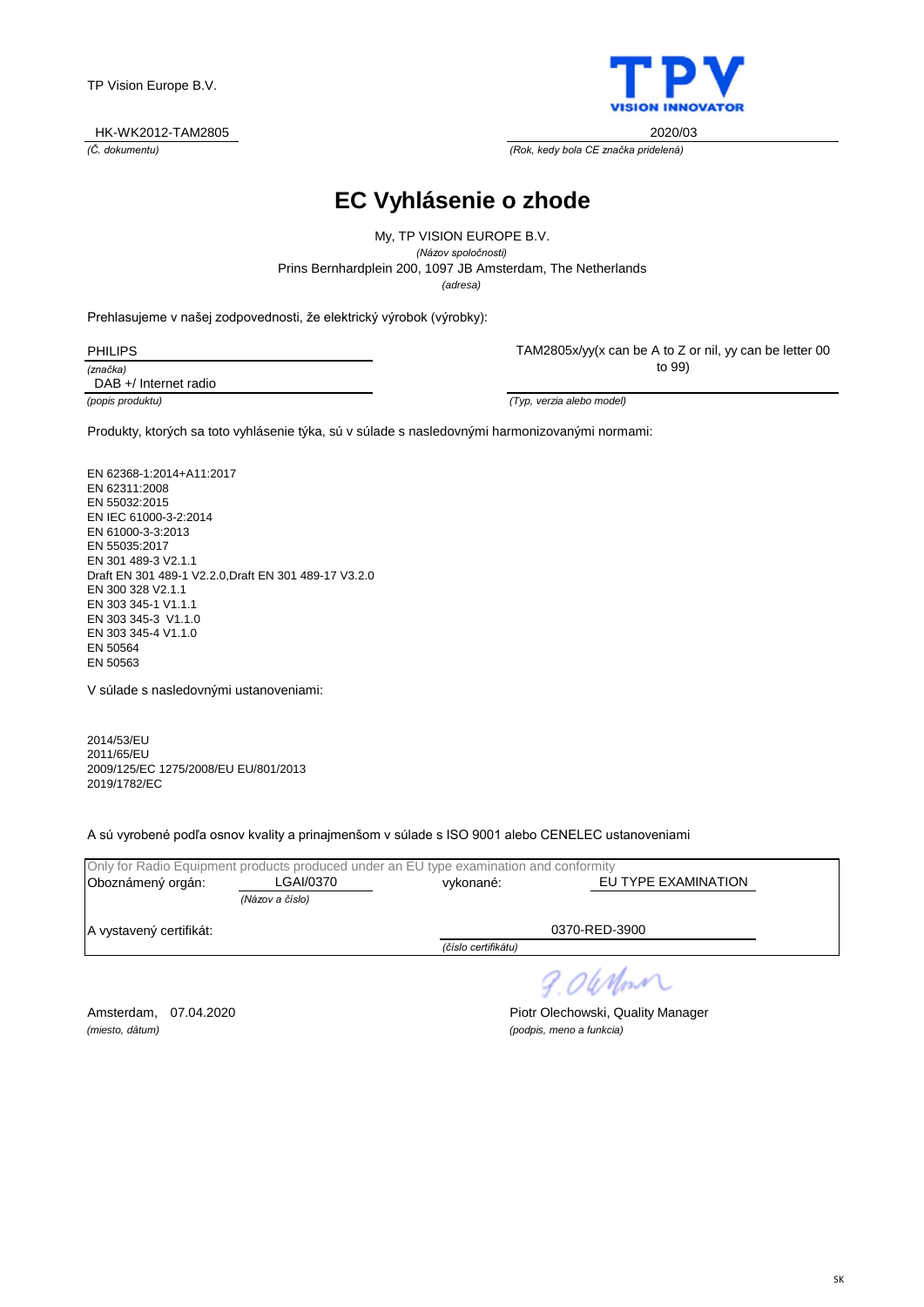

*(Ziņojums Nr) (Gads kurā CE zīme ieviesta)*

# **EC deklarācija atbilstība**

Prins Bernhardplein 200, 1097 JB Amsterdam, The Netherlands Mēs, TP VISION EUROPE B.V. *(vārds)*

*(adresă)*

deklarēt zem vai atbildība ka, elektronisks produkts:

PHILIPS

*(fabrikas marka vārds) (produkta apraksts) (Tips, versija vai modelis)* DAB +/ Internet radio

TAM2805x/yy(x can be A to Z or nil, yy can be letter 00 to 99)

Kam ši deklarācija atbilst ir apliecināt ar sekojošiem saskaņotiem standartiem:

EN 62368-1:2014+A11:2017 EN 62311:2008 EN 55032:2015 EN IEC 61000-3-2:2014 EN 61000-3-3:2013 EN 55035:2017 EN 301 489-3 V2.1.1 Draft EN 301 489-1 V2.2.0,Draft EN 301 489-17 V3.2.0 EN 300 328 V2.1.1 EN 303 345-1 V1.1.1 EN 303 345-3 V1.1.0 EN 303 345-4 V1.1.0 EN 50564 EN 50563

Sekojot noteikumiem:

2014/53/EU 2011/65/EU 2009/125/EC 1275/2008/EU EU/801/2013 2019/1782/EC

Tiek ražots zem kvalitātes sistēma kas ir apstiprināta ar ISO 9001 vai CENELEC pastāvošiem dokumentiem

| Only for Radio Equipment products produced under an EU type examination and conformity |                   |                                  |  |
|----------------------------------------------------------------------------------------|-------------------|----------------------------------|--|
| Reģistrēta galvenā daļa:                                                               | LGAI/0370         | EU TYPE EXAMINATION<br>paveikts: |  |
|                                                                                        | (vārds un numurs) |                                  |  |
| Un izveido sertifikātu:                                                                |                   | 0370-RED-3900                    |  |
|                                                                                        |                   | (sertifikāta numurs)             |  |
|                                                                                        |                   |                                  |  |

9.06 Nm

Amsterdam, 07.04.2020 **Piotr Olechowski, Quality Manager** *(vieta, datums) (parskts, vārds un amatpienākums)*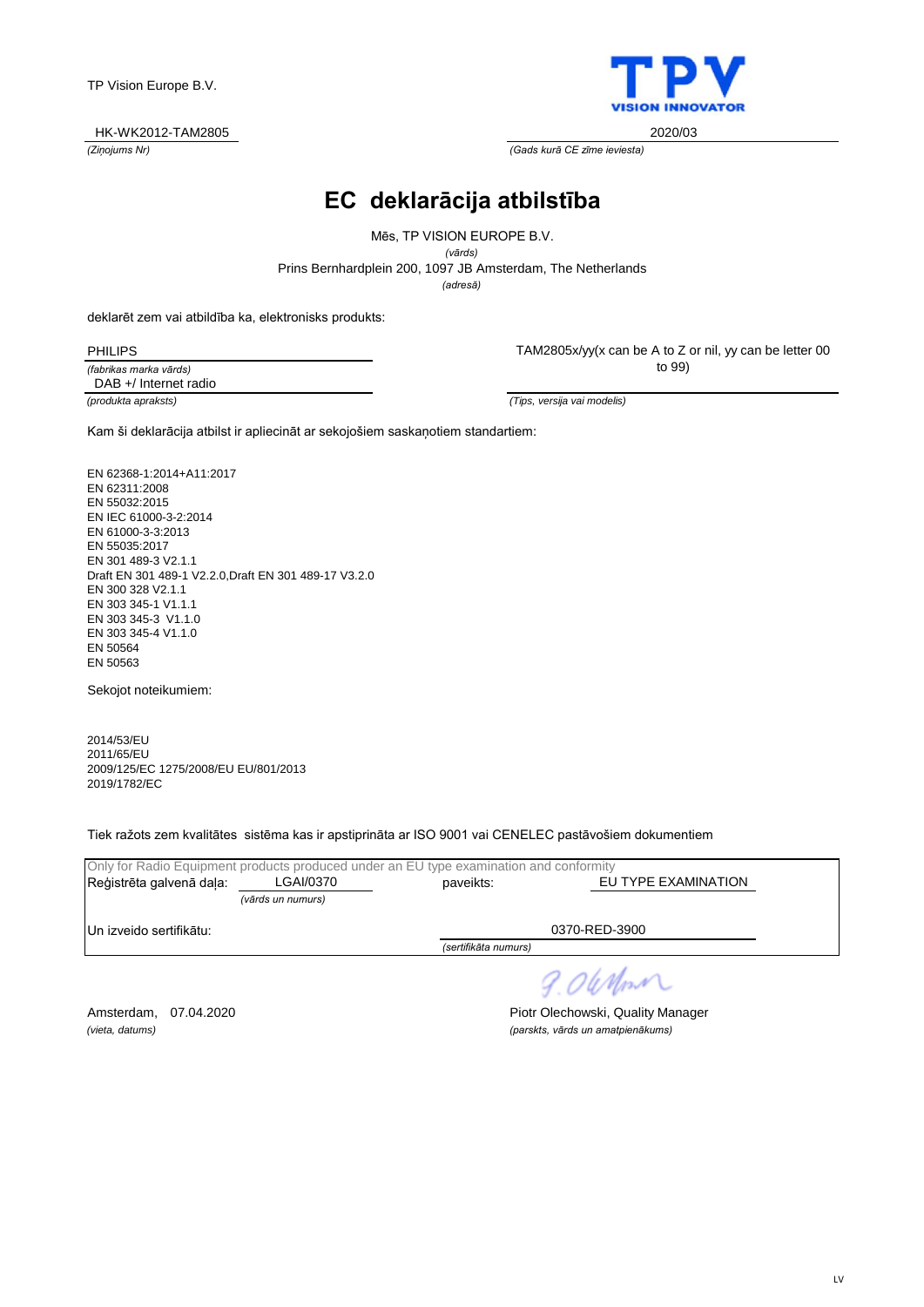LT

TP Vision Europe B.V.

#### *(Pranešimo Nr.) (Metai, kada CE patvirtino)* HK-WK2012-TAM2805 2020/03

**EC ATITIKTIES DEKLARACIJA**

*(adresas)* Prins Bernhardplein 200, 1097 JB Amsterdam, The Netherlands Mes, TP VISION EUROPE B.V. *(Pavadinimas)*

Deklaruojame, kad elektronikos gaminys (-iai):

PHILIPS

*(firmos ženklo pavadinimas) (gaminio aprašymas) (Tipas arba modelis)* DAB +/ Internet radio

Pagal šią deklaraciją atitinka toliau nurodytus standartus:

EN 62368-1:2014+A11:2017 EN 62311:2008 EN 55032:2015 EN IEC 61000-3-2:2014 EN 61000-3-3:2013 EN 55035:2017 EN 301 489-3 V2.1.1 Draft EN 301 489-1 V2.2.0,Draft EN 301 489-17 V3.2.0 EN 300 328 V2.1.1 EN 303 345-1 V1.1.1 EN 303 345-3 V1.1.0 EN 303 345-4 V1.1.0 EN 50564 EN 50563

Atitinka tokias nuostatas:

2014/53/EU 2011/65/EU 2009/125/EC 1275/2008/EU EU/801/2013 2019/1782/EC

Pagaminta atitinkant visus kokybės reikalavimus pagal ISO 9001 ar CENELEC nuolatinius dokumentus

|                         | Only for Radio Equipment products produced under an EU type examination and conformity |                       |                     |
|-------------------------|----------------------------------------------------------------------------------------|-----------------------|---------------------|
| Informuota istaiga:     | LGAI/0370                                                                              | atlikta:              | EU TYPE EXAMINATION |
|                         | (Pavadinimas ir numeris)                                                               |                       |                     |
| Sertifikatas išleistas: |                                                                                        | 0370-RED-3900         |                     |
|                         |                                                                                        | (sertifikato numeris) |                     |
|                         |                                                                                        |                       |                     |

*(vieta, data) (parašas, vardas, pavardė ir pareigos)*

Amsterdam, 07.04.2020 **Piotr Olechowski, Quality Manager** 

TAM2805x/yy(x can be A to Z or nil, yy can be letter 00 to 99)



9.06 Nm